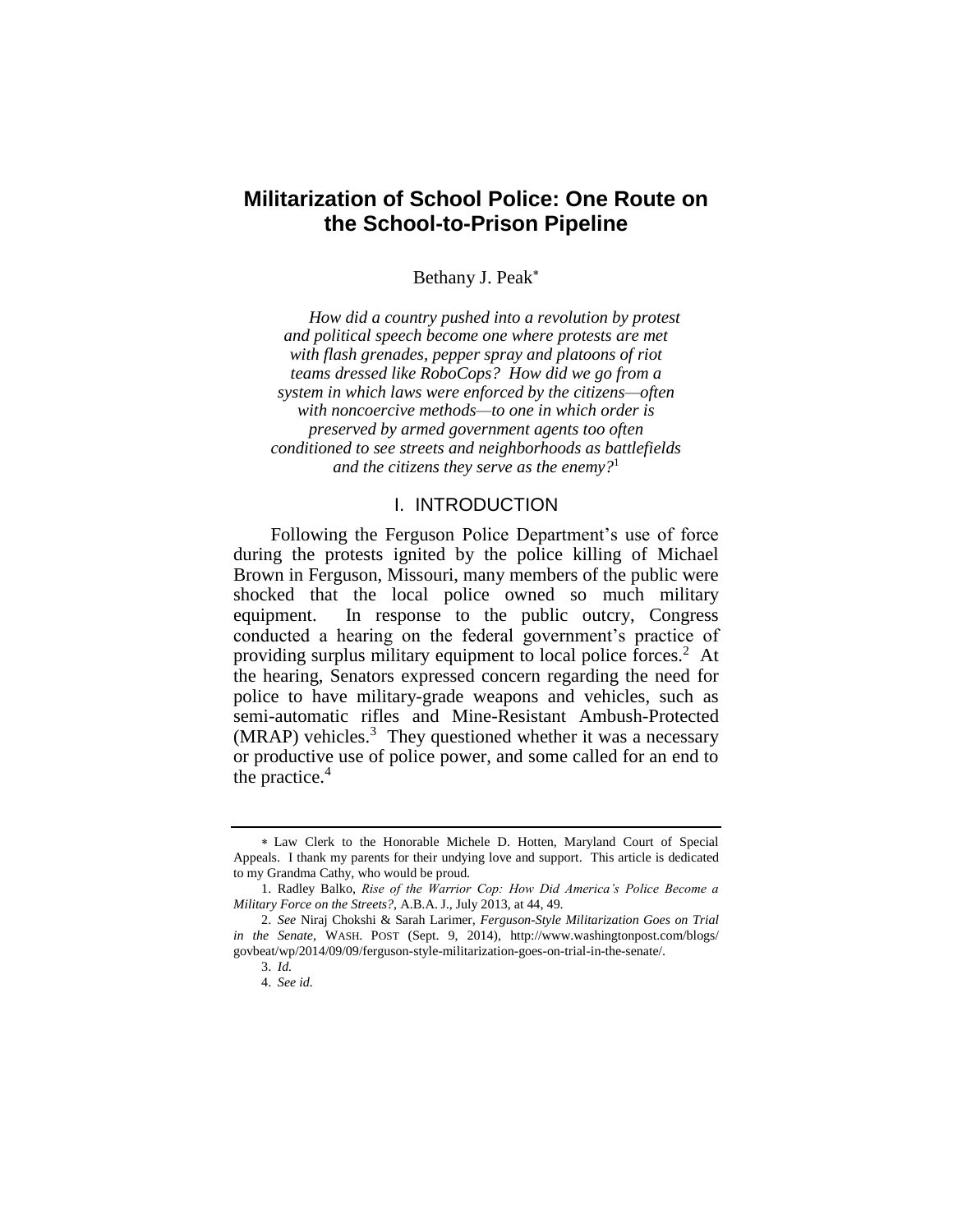The government's program of providing military-grade weapons is one example of the increasing militarization of American society. Militarization is the process of institutionalizing "a set of beliefs and values that stress the use of force and domination as appropriate means to solve problems and gain political power, while glorifying the tools to accomplish this—military power, hardware, and technology."<sup>5</sup> Not only has this process infiltrated local police, it has infiltrated American schools as well. Many school districts have formed their own police departments, some so large they rival the forces of major United States cities in size.<sup>6</sup> For example, the safety division in New York City's public schools is so large that if it were a local police department, it would be the fifth-largest police force in the country.<sup>7</sup>

Every day, millions of students attend schools that have armed police, metal detectors, and pat downs.<sup>8</sup> Furthermore, in what is a surprise to many, district police departments across the country own military-grade weapons and equipment. Many of these schools more closely resemble correctional facilities than institutions of learning. For example, the Compton Unified School District in California recently authorized its police officers to carry assault rifles.<sup>9</sup> Unfortunately, it is not alone, as schools across the country have also authorized their school police to carry military rifles and other weapons.<sup>10</sup> Supporters

10. *See* Noah Pransky, *Assault Rifles Shipped to Pinellas Schools*, 10NEWS (Sept. 17, 2014, 6:30 PM), http://www.wtsp.com/story/news/local/2014/09/17/pinellas-schoolsreceived-assault-rifles-from-feds/15769299/ ("A government program that provides surplus military equipment to local agencies is also providing high-powered military rifles and other military-grade equipment to local school districts across the country, including the Pinellas County Schools."); Field Walsh, *TISD Police Receive 12 M-16's Through Military Surplus Property Program*, TXKTODAY (Sept. 8, 2014), http://txktoday.com/news/tisdpolice-receive-12-m-16s-military-surplus-property-program/ ("According to KHOU news 10 school districts throughout Texas received military surplus equipment, including trucks, guns, and armor, through a Department of Defense program.").

<sup>5.</sup> Peter B. Kraska & Victor E. Kappeler, *Militarizing American Police: The Rise and Normalization of Paramilitary Units*, 44 SOC. PROBS. 1, 1 (1997).

<sup>6.</sup> *See A Look at School Safety: School to Prison Pipeline*, N.Y. CIV. LIBERTIES UNION, http://www.nyclu.org/schooltoprison/lookatsafety (last visited Jan. 18, 2015) ("At the start of the 2008–2009 school year there were 5,055 school safety agents (SSAs) and 191 armed police officers in New York City's public schools.").

<sup>7.</sup> *Id.*

<sup>8.</sup> *See id.* (noting this practice in New York City).

<sup>9.</sup> Conor Friedersdorf, *Compton School Board Approves AR-15 Rifles for Campus Police*, ATLANTIC (Aug. 19, 2014, 8:08 AM), http://www.theatlantic.com/national/archive/ 2014/08/compton-school-board-approves-ar-15-rifles-for-campus-police/378738/.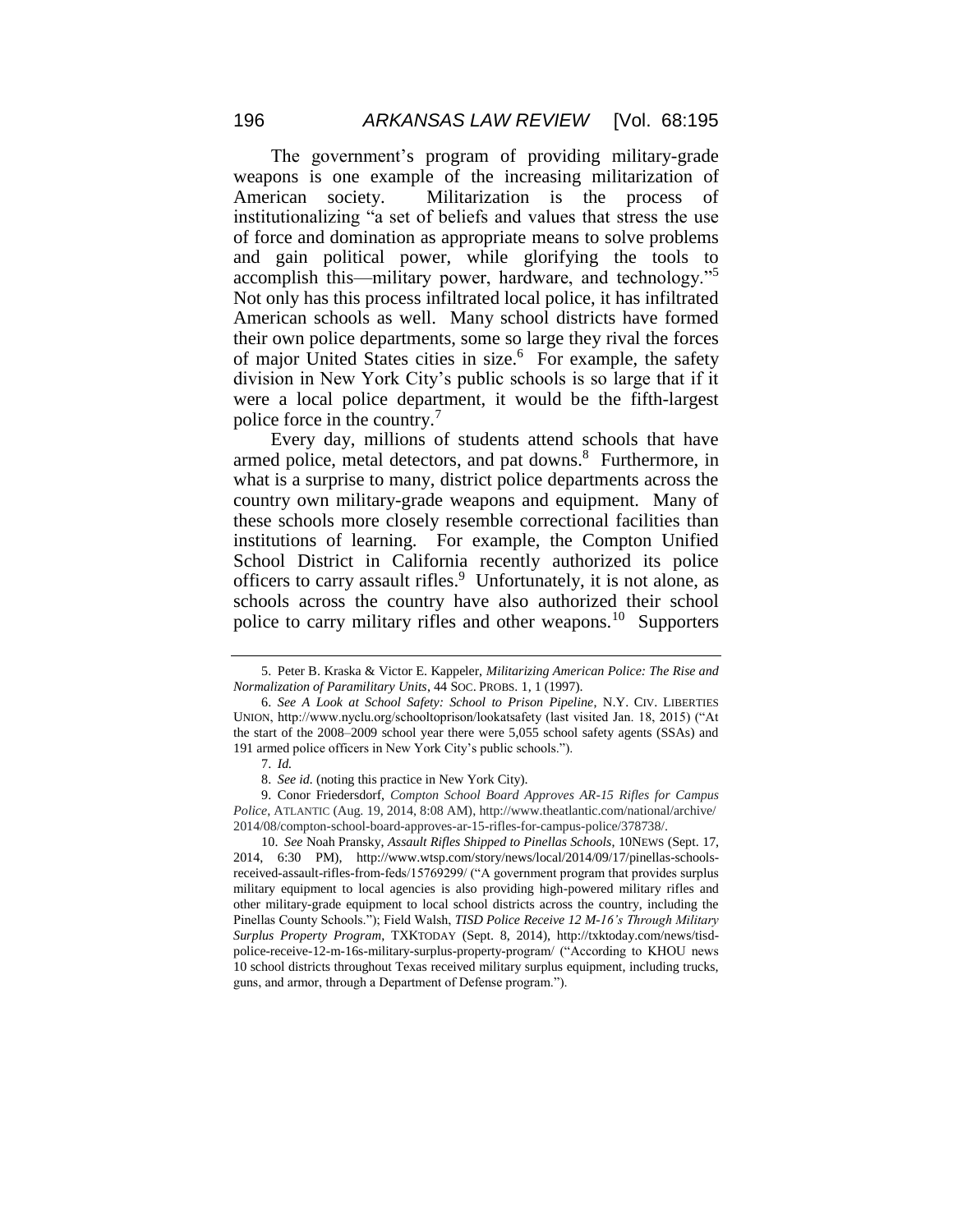of the use of military weapons by school police officers are adamant that the weapons are necessary to save lives in the event of an emergency.<sup>11</sup> However, evidence suggests that militarized environments have harmful effects on students.<sup>12</sup> Along with the psychological impact, much research indicates that schools with police officers and metal detectors have more frequent disciplinary incidents than those without, which contributes to the growing school-to-prison pipeline.<sup>13</sup>

This article reviews the history of militarization in American schools and addresses the detrimental impact this practice has on students, particularly students of color. Part II discusses the increased militarization of American police forces. Part III explores the history of police in schools. Part IV then addresses the connection between school militarization and the school-to-prison pipeline, specifically questioning the racial implications. Finally, Part V examines methods of reform to transform our nation's schools back into purely institutions of learning.

## II. POLICE OR SOLDIERS? MILITARIZING LOCAL POLICE FORCES

At the time the United States was founded, there existed a longstanding principle that the government should not use the military as a national police force. Local police and the military were to have distinctly separate roles, with neither crossing into the jurisdiction of the other. This principle was codified in the Posse Comitatus Act, which passed in 1878.<sup>14</sup> As southern states enacted "Black Codes" following the Civil War, the Ku Klux Klan formed its own army, and politicians actively sought to undermine the policies of the victorious North.<sup>15</sup> As a result of the continued subjugation of newly freed former slaves, the federal government sent military troops into the South to enforce

<sup>11.</sup> Peter B. Kraska & Louis J. Cubellis, *Militarizing Mayberry and Beyond: Making Sense of American Paramilitary Policing*, 14 JUST. Q. 607, 626 (1997).

<sup>12.</sup> *See A Look at School Safety: School to Prison Pipeline*, *supra* note 6.

<sup>13.</sup> *See id.* ("High schools with permanent metal detectors issued 48 percent more suspensions than schools without metal detectors.").

<sup>14.</sup> *See* Posse Comitatus Act of 1878, 20 Stat. 152 (1878).

<sup>15.</sup> Gary Felicetti & John Luce, *The Posse Comitatus Act: Setting the Record Straight on 124 Years of Mischief and Misunderstanding Before Any More Damage Is Done*, 175 MIL. L. REV. 86, 102-06 (2003).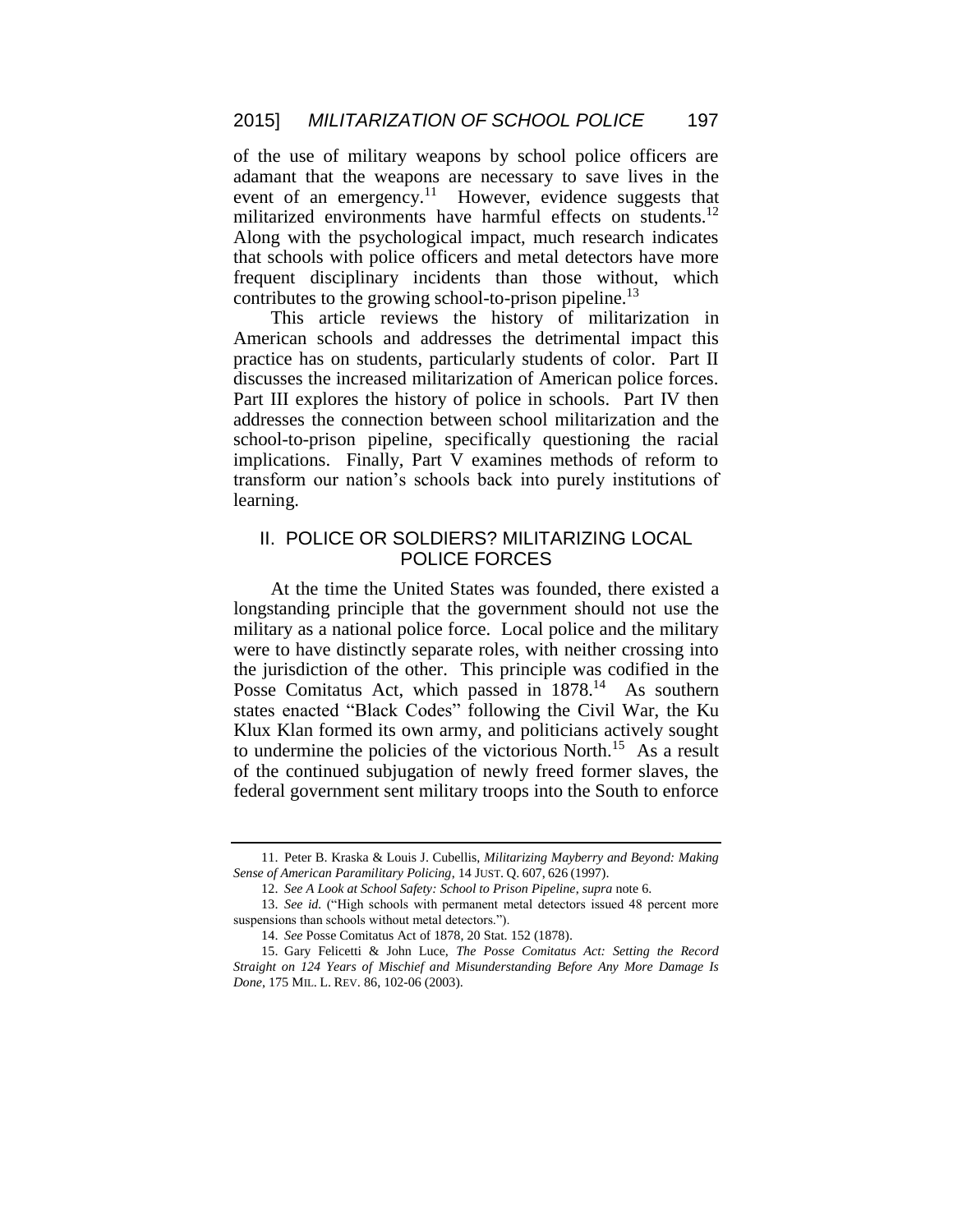Reconstruction.<sup>16</sup> Among other duties, the federal troops were to protect black voting rights and to arrest Klan members for crimes against African Americans living and working in the South.<sup>17</sup> Unsurprisingly, southern politicians alleged that the military used oppressive tactics and demanded that the troops be removed.<sup>18</sup> Finally, in 1878, as part of a compromise between Democrats and Republicans that led to the election of Rutherford B. Hayes as President, the federal government agreed to withdraw the military from the South.<sup>19</sup> Congress passed the Posse Comitatus Act at the same time, which effectively prohibited the military from enforcing local laws.<sup>20</sup>

The belief that the military and police should be separate was not merely an isolated idea, but rather a deeply held principle birthed out of the hope that the United States would never become a military state.<sup>21</sup> During the seventeenth and eighteenth centuries, one of the British government's many acts that provoked the Patriots to war was the use of its military as local law enforcement.<sup>22</sup> The professional police officers of today did not exist in the  $1700s<sup>23</sup>$  During that time, sheriffs and constables were employed solely for the purpose of serving warrants or executing writs. $24$  The Framers feared overpolicing, and many of them would likely consider modern police forces as a standing army.<sup>25</sup> The tactics utilized by today's American police exhibit a historical disconnect from the Framers' ideals, and in some respects "violates the Framers' most firmly held conceptions of criminal justice."<sup>26</sup> Some have even argued that the modern police system is unconstitutional.<sup>27</sup>

27. *See id.*

<sup>16.</sup> *See id.* at 105.

<sup>17.</sup> *Id.* at 107.

<sup>18.</sup> *See id.* at 105-06.

<sup>19.</sup> *Id.* at 109.

<sup>20.</sup> *See* Posse Comitatus Act of 1878, 20 Stat. 152 (1878).

<sup>21.</sup> *See* Mark P. Nevitt, *Unintended Consequences: The Posse Comitatus Act in the Modern Era*, 36 CARDOZO L. REV. 119, 121 (2014) (attributing public resentment to the British occupation of America during the Revolutionary War).

<sup>22.</sup> Balko, *supra* note 1, at 46.

<sup>23.</sup> Roger Roots, *Are Cops Constitutional?*, 11 SETON HALL CONST. L.J. 685, 687 (2001).

<sup>24.</sup> *Id.*

<sup>25.</sup> *See* Balko, *supra* note 1, at 46.

<sup>26.</sup> *See* Roots, *supra* note 23, at 688.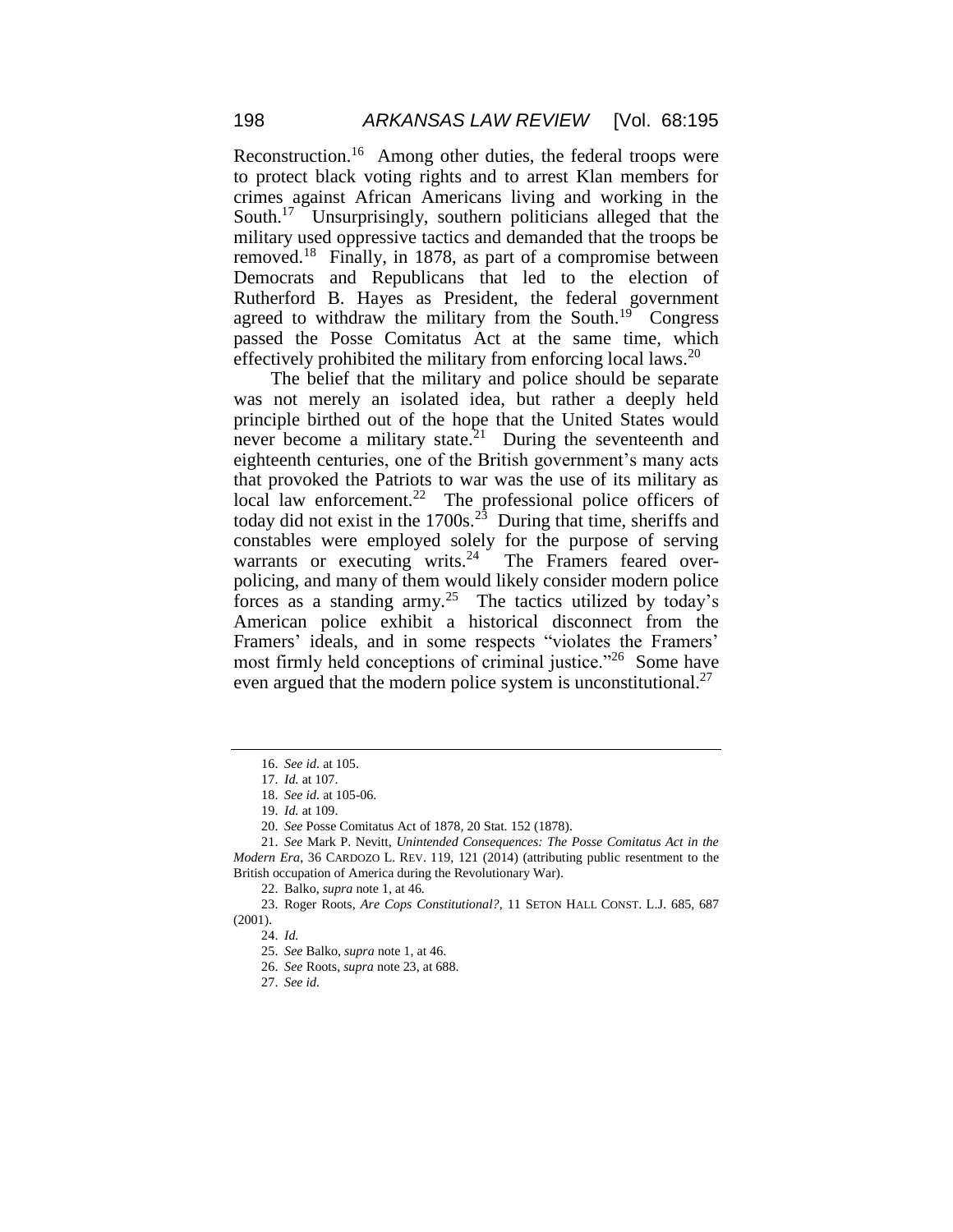Following the enactment of the Posse Comitatus Act, the military and local police remained largely separate for almost a century, neither performing the duties of the other.<sup>28</sup> However, in the last two to three decades, coinciding with the proclamation of the War on Drugs, there has been a shift. Namely, the United States has experienced an increase in legislation and public support for the use of military equipment and tactics in local law enforcement activities.<sup>29</sup> About twenty years into the War on Drugs, critics began to seriously question the efficacy and necessity of the battle. Even some in the military have commented on the introduction of "the armed forces into institutionalized participation in law enforcement matters" in an effort to combat drug distribution and use.<sup>30</sup> This is seen most prominently through the widespread adoption of paramilitary tactics and pervasive procurement of military equipment by local police forces. Although these practices began during the War on Drugs, they were revamped following the terrorist attacks of September 11, 2001.<sup>31</sup> Federal and local governments feared another attack, and local communities questioned whether they were properly prepared. In response, municipalities utilized several laws that permitted local police forces to acquire excess military weapons.<sup>32</sup> While lawmakers touted the purpose of these programs as a means of providing local police forces with the resources to combat drugs and terrorism, the weapons are now used to control community members. As this article discusses, it is only natural that as local police become more militarized, school police forces will follow suit.

## A. Department of Defense 1033 Program

In an effort to equip local law enforcement with the resources needed to fight the War on Drugs, the Department of Defense created a program in 1991 through which it transferred excess military property to state and local law enforcement

<sup>28.</sup> *See* Charles J. Dunlap, Jr., *The Police-ization of the Military*, 27 J. POL. & MILITARY SOC. 217, 219 (1999).

<sup>29.</sup> *See id.*

<sup>30.</sup> *See id.* at 220.

<sup>31.</sup> *See* Balko, *supra* note 1, at 52.

<sup>32.</sup> *See* 10 U.S.C. § 2576a (2012) (entitled "Excess personal property: sale or donation for law enforcement agencies").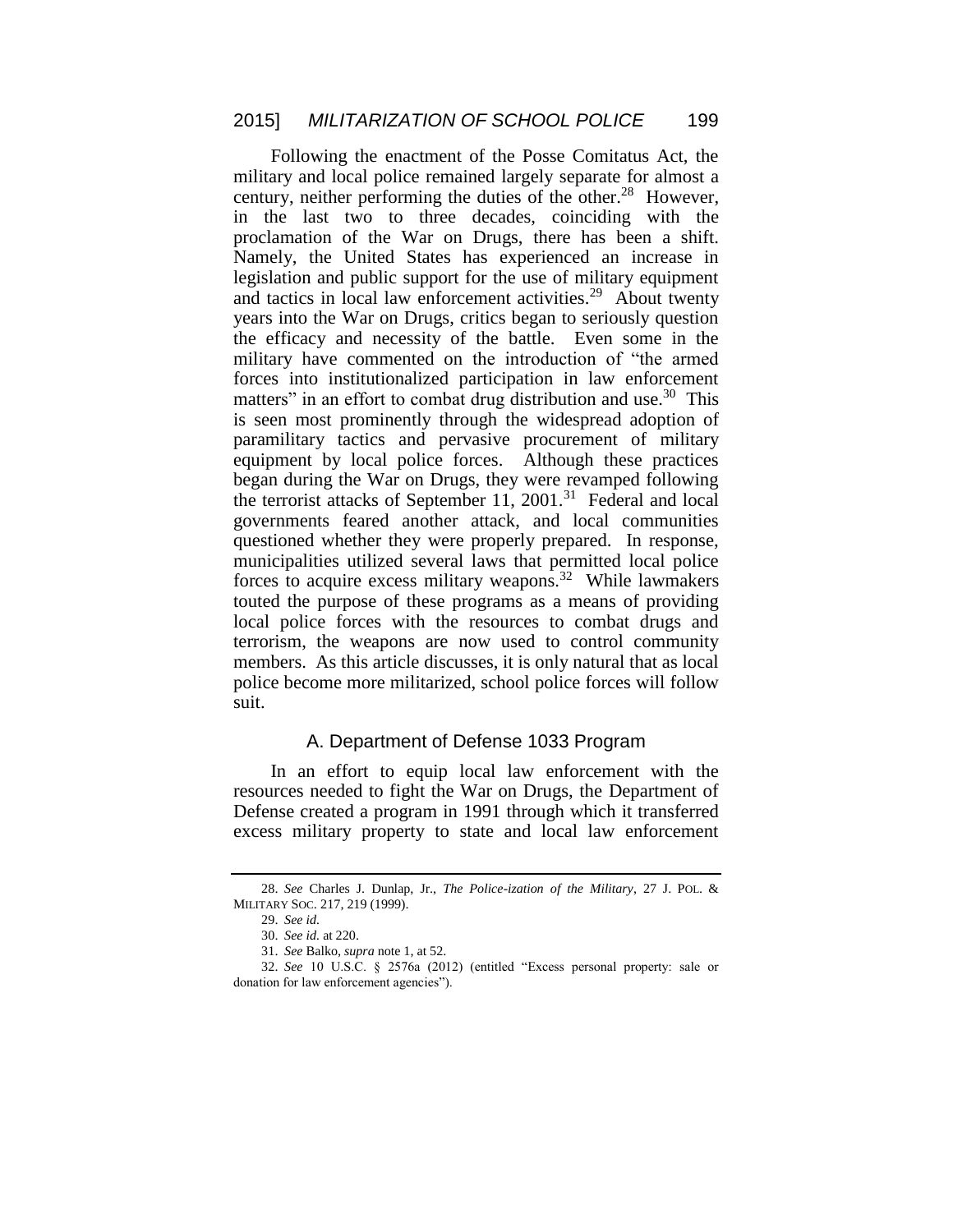agencies.<sup>33</sup> The program was reauthorized in Section 1033 of the National Defense Authorization Act for Fiscal Year 1997, from which it gets its name—the 1033 Program.<sup>34</sup> Through the program, each state has a State Coordinator appointed by the governor who approves each local law enforcement agency's participation in the program.<sup>35</sup> After approval, a local law enforcement agency can request excess property through the Department of Defense's website.<sup>36</sup> A wide range of property is available, including office furniture, vehicles, forklifts, clothing, weapons, and aircraft.<sup>37</sup> The Department of Defense reviews the requests and determines whether to approve, "giv[ing] a preference to those applications indicating that the transferred property will be used in the counter-drug or counter-terrorism activities of the recipient agency."<sup>38</sup> If a request is approved, the acquiring agency must transport, maintain, and conduct any necessary training for use of the property.<sup>39</sup>

Following the terrorist attacks of September 11, 2001, "there was increased Congressional emphasis on the transfer of equipment to Federal, State, and local first responders in support of homeland security."<sup>40</sup> However, some question whether local law enforcement officials use the property to advance the goals of combating the nation's wars on drugs or terror.<sup>41</sup> As evidenced by the protests in Ferguson, while the weapons acquired through federal programs are to be used solely to combat terrorism or the drug trade, local police departments now

<sup>33.</sup> *See* National Defense Authorization Act for Fiscal Year 1991, § 1005, Pub. L. No. 101-510, 104 Stat. 1485, 1630 (1990) (directing the Secretary of Defense to "review the availability of equipment . . . for the purpose of identifying excess equipment that may be suitable for drug enforcement activities for transfer to appropriate Federal, State, or local civilian law enforcement authorities").

<sup>34.</sup> *See* National Defense Authorization Act for Fiscal Year 1997, § 1033, Pub. L. No. 104-201, 110 Stat. 2422, 2639 (1996).

<sup>35.</sup> *See Oversight of Federal Programs for Equipping State and Local Law Enforcement Agencies: Hearing Before the S. Comm. on Homeland Sec. & Governmental Affairs*, 113th Cong. 2 (2014) [hereinafter Estevez Statement] (statement of Alan Estevez, Principal Deputy Under Secretary of Defense for Acquisition, Logistics and Technology).

<sup>36.</sup> *See id.*

<sup>37.</sup> *See id.* at 3.

<sup>38.</sup> 10 U.S.C. § 2576a(d) (2012).

<sup>39.</sup> *See* Estevez Statement, *supra* note 35, at 2-3.

<sup>40.</sup> *See id.* at 1.

<sup>41.</sup> *See* Matt Apuzzo, *After Ferguson Unrest, Senate Reviews Use of Military-Style Gear by Police*, N.Y. TIMES, Sept. 10, 2014, at A12 (noting the Senate hearing on the issue).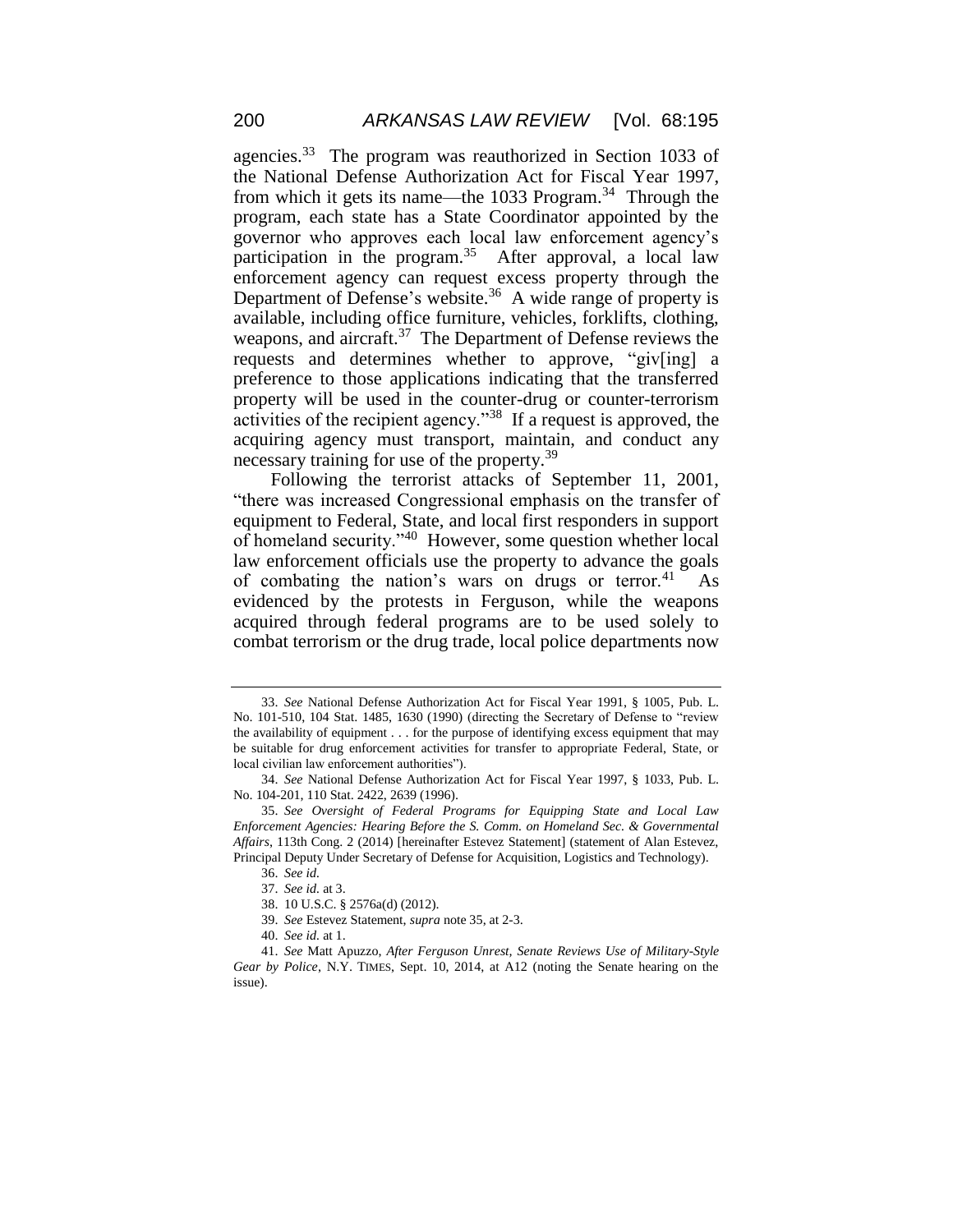use the weapons for whatever purposes they see fit, including against the citizens the weapons were meant to protect.

Only 4% of the property given to local law enforcement agencies is "controlled," meaning weapons, aircraft, and tactical vehicles.<sup>42</sup> According to an investigation by National Public Radio, the program has dispersed the following controlled items since 2006: "79,288 assault rifles; 205 grenade launchers; 11,959 bayonets; 3,972 combat knives; \$124 million worth of night-vision equipment, including night-vision sniper scopes; 479 bomb detonator robots; 50 airplanes, including 27 cargo transport airplanes; 422 helicopters; [and] more than \$3.6 million worth of camouflage gear and other deception equipment."<sup>43</sup> The program has also given away at least 600 MRAP vehicles.<sup>44</sup>

Law enforcement officials frequently highlight that the equipment is used to save the lives of hostages and ensure the safety of officers in dangerous situations. $45$  However, some express concerns with the program. One such concern is that since the weapons are gifted instead of purchased, local law enforcement departments do not have to go through the usual acquisition procedure from their local governing body.<sup>46</sup> This leads law enforcement to obtain weapons and other property not needed to adequately protect their community. Walkerton, a town of about 2000 in northern Indiana, recently acquired "two Humvees worth nearly \$40,000 each, five night-vision sights worth more than \$4,000 each and scores of ammunition magazines and combat-oriented accessories."<sup>47</sup> The police chief of Bloomingdale, Georgia, a town of less than 2800 near Atlanta, bragged that "[i]n the 20 years I've been here, we haven't had to use deadly force against anybody," yet the police

<sup>42.</sup> *See* Estevez Statement, *supra* note 35, at 3.

<sup>43.</sup> *See* Arezou Rezvani et al.*, MRAPs And Bayonets: What We Know About the Pentagon's 1033 Program*, NPR (Sept. 2, 2014, 6:09 PM), http://www.npr.org/2014/09/02/ 342494225/mraps-and-bayonets-what-we-know-about-the-pentagons-1033-program.

<sup>44.</sup> *Id.*

<sup>45.</sup> *See Oversight of Federal Programs for Equipping Local Law Enforcement Agencies: Hearing Before the S. Comm. on Homeland Sec. & Governmental Affairs*, 113th Cong. 2 (2014) [hereinafter Bueermann Statement] (statement of Jim Bueermann, President, Police Foundation).

<sup>46.</sup> *See* Christian Sheckler, *Local Police Acquire More Firepower*, S. BEND TRIB. (July 21, 2014, 8:01 AM), http://www.southbendtribune.com/news/local/local-policeacquire-more-firepower/article\_9d74c2aa-0ff4-11e4-ad41-001a4bcf6878.html.

<sup>47.</sup> *Id.*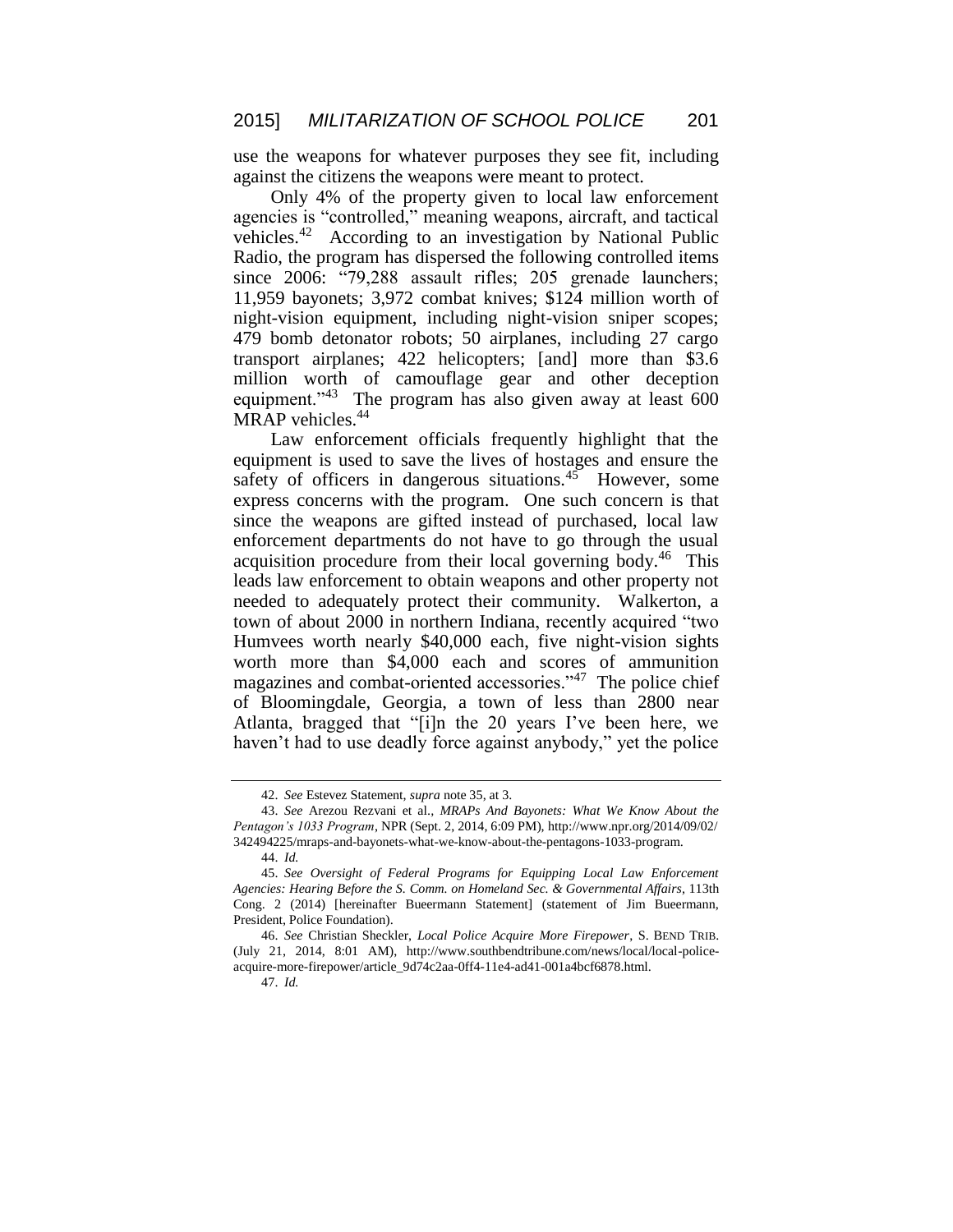force has amassed military gear, including armored vehicles and grenade launchers, through the 1033 Program.<sup>48</sup> Additionally, as James Bueermann, the former police chief of Redlands, California, noted:

The addition of military equipment like armored vehicles or military-like SWAT teams in police departments with little use for them can create budgetary and organizational pressure to use them. Policing leaders who acquire military-like equipment, that is expensive to buy or maintain, and SWAT teams, can feel pressure from city or county administrators, or elected officials, to justify the expenditures. This can result in "normalizing" their use in "routine" circumstances and contributes to the militarization of the police.<sup>49</sup>

The congressional hearing on the matter revealed that even bayonets had been distributed through the 1033 Program.<sup>50</sup> Facts like this, coupled with the visible misuse of the property in Ferguson, lead many to question the program.

#### B. Homeland Security Grant Program (HSGP)

While the 1033 Program is the most well-known program that provides military-grade equipment to local law enforcement, other similar federal programs presently exist. The Department of Homeland Security oversees the Homeland Security Grant Program, established by Congress in 2003.<sup>51</sup> The stated purpose of the HSGP is to "support[] the building, sustainment, and delivery of core capabilities essential to achieving the National Preparedness Goal . . . of a secure and resilient Nation."<sup>52</sup> One objective of this "National Preparedness Goal" is to prevent future terrorist attacks.<sup>53</sup> Local law enforcement authorities cannot use HSGP funds to purchase

<sup>48.</sup> *See* Rhonda Cook, *Military Equipment Flowing to Local Law Enforcement Raises Questions*, AJC.COM (Jan. 27, 2013, 5:00 AM), http://www.ajc.com/news/news/militaryequipment-flowing-to-local-law-enforcemen/nT7 ZK/?\_\_federated=1.

<sup>49.</sup> *See* Bueermann Statement, *supra* note 45, at 5.

<sup>50.</sup> *See* Rezvani et al., *supra* note 43.

<sup>51.</sup> *See* Implementing Recommendations of the 9/11 Commission Act of 2007, § 101, Pub. L. No. 110-53, 121 Stat. 266, 271 (2007).

<sup>52.</sup> *FY 2014 Homeland Security Grant Program (HSGP)*, FEMA, http://www.fema.gov/fy-2014-homeland-security-grant-program-hsgp (last visited Jan. 18, 2015).

<sup>53.</sup> *See id.*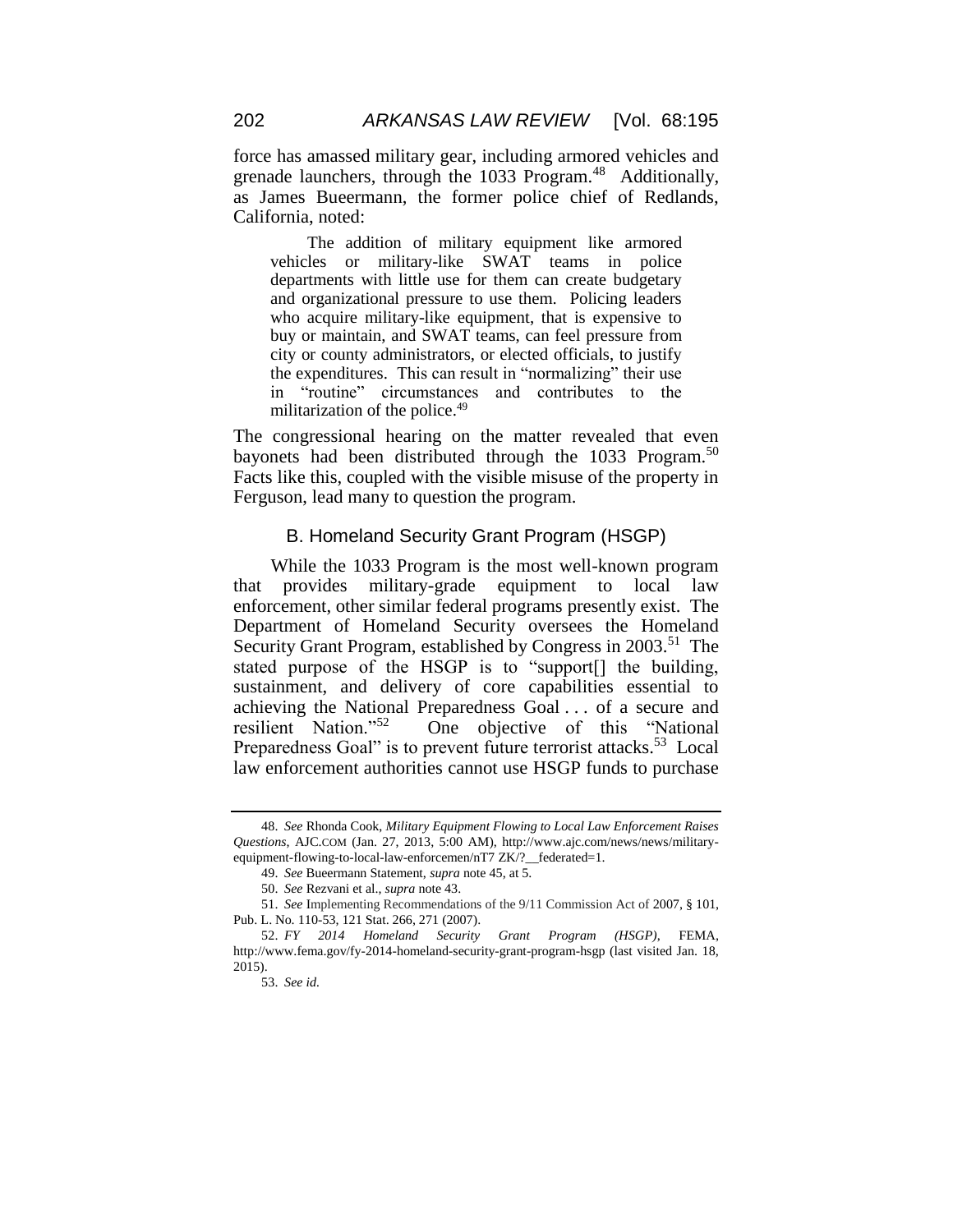weapons or weapons equipment, but the funds can be used to acquire any other property as long as it falls within one of eighteen specified categories, among them personal protective equipment, explosive device mitigation and remediation equipment, and detection equipment.<sup>54</sup> Other types of equipment an agency may purchase include body armor, chemical detection devices, medical supplies, surveillance equipment (including infrared and x-ray technology), vehicles (including hazmat and bomb-response vehicles), and tactical entry equipment.<sup>55</sup> The program includes one notable restriction: "[F]unding shall not be used to supplant inherent routine patrols and law enforcement operations or activities not directly related to providing enhanced coordination between local and Federal law enforcement agencies."<sup>56</sup> However, local law enforcement may still receive substantial amounts of expensive equipment. For example, the Santa Barbara Police Department in California has received approximately \$600,000 worth of equipment through the HSGP, including surveillance equipment and advanced training for officers. $57$  The law subjects jurisdictions to periodic review in order to ensure that the funds are utilized according to the guidelines and HSGP program goals.<sup>58</sup>

#### C. Militarization in Action

The most widely publicized local use of military equipment and training involves operations by paramilitary tactical units such as SWAT teams. These units are specially trained teams of police officers "which respond to the rare hostage, sniper, barricaded person, or terrorist."<sup>59</sup> Local police forces frequently

<sup>54.</sup> COMMONWEALTH OF MASS., FEDERALLY APPROVED EQUIPMENT LIST FOR USE BY RECIPIENTS OF STATE HOMELAND SECURITY GRANTS IN MASSACHUSETTS FFY 04, at 2 (n.d.), *available at* http://www.hollistonfire.com/pdf%20files/HLS\_gp\_equipmentlist.pdf.

<sup>55</sup>. *See id.* at 6-12.

<sup>56.</sup> *See* U.S. DEP'T OF HOMELAND SEC., FUNDING OPPORTUNITY ANNOUNCEMENT (FOA) FY 2014 HOMELAND SECURITY GRANT PROGRAM (HSGP): OVERVIEW INFORMATION 57 (2014), *available at* http://www.fema.gov/media-library-data/139516120 0285-5b07ed0456056217175fbdee28d2b06e/FY\_2014\_HSGP\_FOA\_Final.pdf.

<sup>57.</sup> Joshua Molina, *Police 'Militarization' on Display Locally but Law Enforcement Officials Say Public Benefits*, NOOZHAWK (Sept. 6, 2014, 11:55 PM), http://www.noozhawk.com/article/santa\_barbara\_county\_news\_police\_militarization\_2014 0906.

<sup>58.</sup> U.S. DEP'T OF HOMELAND SEC., *supra* note 56, at 17.

<sup>59.</sup> *See* Kraska & Cubellis, *supra* note 11, at 610.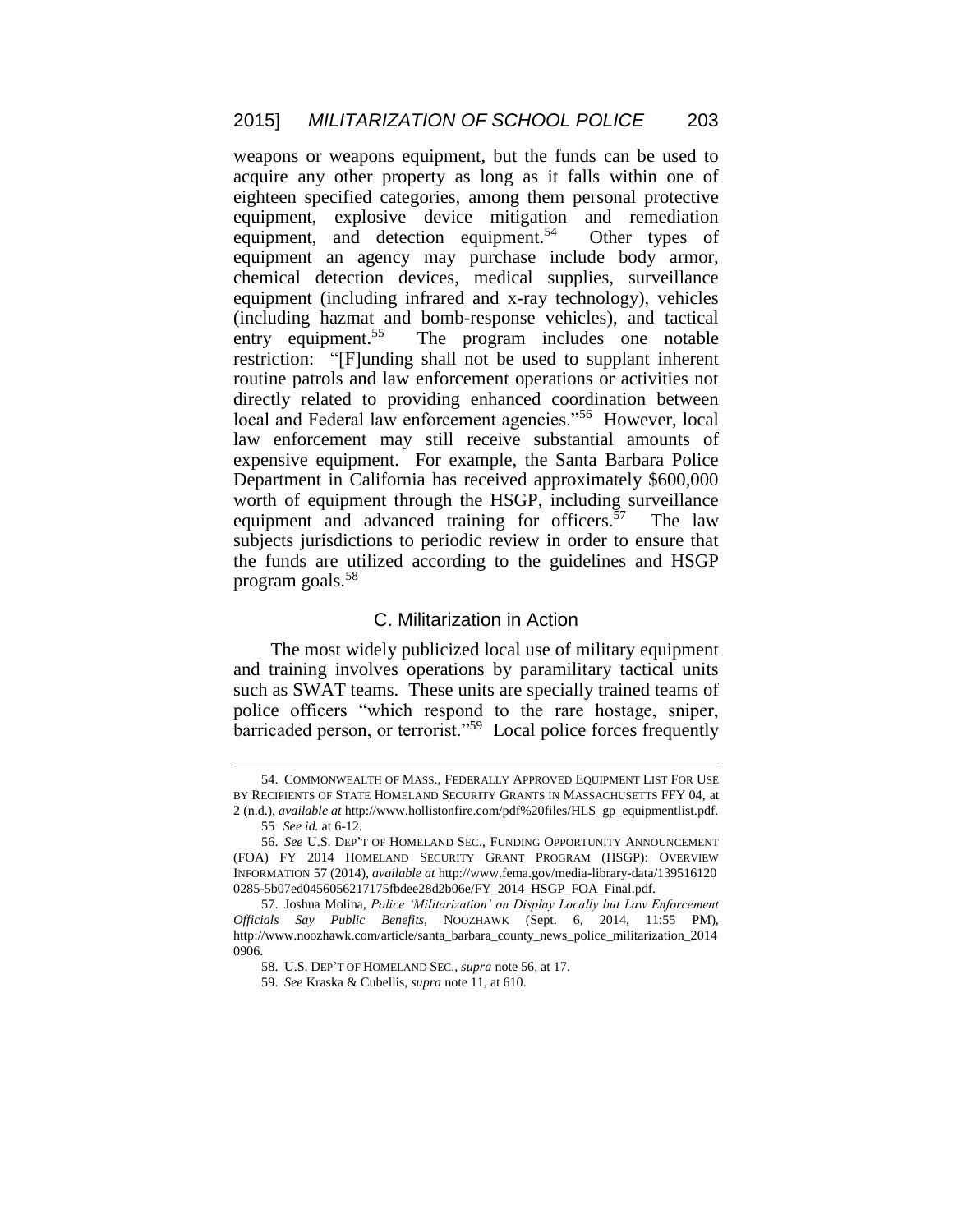use paramilitary units to carry out drug raids—an operation where law enforcement officers storm a residence or business in order to arrest individuals suspected of drug-related crimes. 60

Drug raids can be extremely dangerous for both law enforcement and innocent civilians; however, the danger is sometimes "instigated not by an existing high-risk situation but one generated by the police themselves."<sup>61</sup> Some researchers even argue that police departments "proactively seek out and even manufacture highly dangerous situations."<sup>62</sup> Many question the necessity of performing these high-risk operations, arguing that danger of the raids outweighs the threat of suspected criminals. Specifically, during some drug raids, police endanger their lives and the lives of others in order to enforce laws for non-violent crimes.<sup>63</sup>

Possibly of greatest concern is that police departments utilize paramilitary units for routine police functions, such as serving warrants.<sup>64</sup> Warrants are a fundamental part of the criminal justice system, mentioned expressly in our Constitution<sup>65</sup> and issued on a daily basis. The use of SWAT teams, assault rifles, and tear gas against citizens was at one time a last resort, but these tactics are increasingly becoming a first option against individuals that pose little danger to officers.<sup>66</sup> As early as 1995, nearly 94% of paramilitary units were used to serve warrants, usually during no-knock raids on private residences.<sup>67</sup>

Additionally, police departments are increasingly inserting paramilitary units into traditional police duties, such as nonviolent negotiations. A SWAT team commander in a small municipality recently explained his department's policy during a barricade situation—ask the suspect to surrender one time.<sup>68</sup> If the suspect refuses, he orders in the SWAT team, which will

<sup>60.</sup> *See* Kraska & Kappeler, *supra* note 5, at 8.

<sup>61.</sup> *Id.*

<sup>62.</sup> *Id.* at 12.

<sup>63.</sup> *See* Balko, *supra* note 1, at 46 ("This sort of force was once reserved as the last option to defuse a dangerous situation. It's increasingly used as the first option to apprehend people who aren't dangerous at all.").

<sup>64.</sup> *See* Kraska & Cubellis, *supra* note 11, at 615.

<sup>65.</sup> *See* U.S. CONST. amend. IV.

<sup>66.</sup> Balko, *supra* note 1, at 46.

<sup>67.</sup> *See* Kraska & Cubellis, *supra* note 11, at 615.

<sup>68.</sup> *See id.* at 619.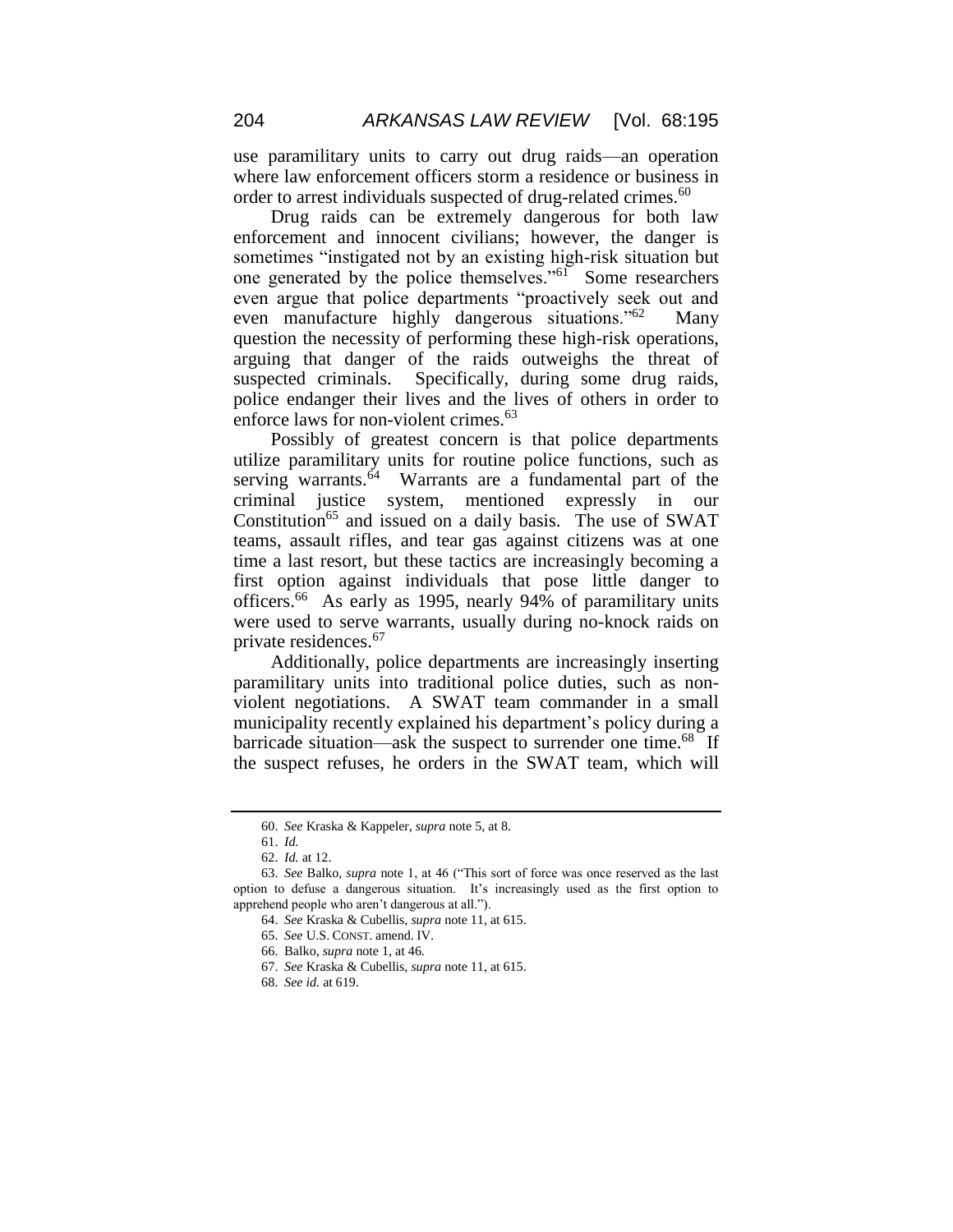then attempt to flush the suspect out with tear gas or flash-bang grenades.<sup>69</sup> This illustration demonstrates less of an attempt to negotiate, which usually ends without casualties, and more of an inclination to send in a paramilitary team, all because police are unwilling to "hang around for hours and beg."<sup>70</sup> Ample evidence suggests military weapons acquired to combat drugs and terrorism are not always used for their intended purpose. Even in instances when they are tangentially related, such as to serve an arrest warrant on a drug suspect, the potential risks may outweigh the benefits.

## D. Effects of Militarization on Police and Community Members

Another concern involves the adoption of a "military mindset" by police who frequently use military-style weapons and tactics. The 1033 Program and other similar programs flood local communities with weapons designed for war and permit police to use the weapons on citizens during times of peace. History provides few examples where effective law enforcement programs in stable democracies blended police and military roles.<sup>71</sup> This may explain why the Founders strongly opposed any military action against citizens—it threatens our democratic society.

The objectives of police and the military are completely different, and, as such, the tools used to accomplish both necessarily differ. Police function to protect people and property, while, as one member of the armed forces stated, "[t]o put it bluntly, . . . military training is aimed at killing people and breaking things."<sup>72</sup> Military equipment and training encourages police officers to focus on the warlike aspects of policing aggressive crime fighting—and in turn leads to a "warlike" approach to law enforcement.<sup>73</sup> Members of the military must necessarily consider outsiders as potential targets who must be

<sup>69.</sup> *See id.* at 619-20.

<sup>70</sup>*. Id.* at 620.

<sup>71.</sup> *See* Dunlap, *supra* note 28, at 222 ("In truth, there are very few models in modern times where the military effectively conducted a police-like internal security mission consistent with both the maintenance of an authentic combat capability and democratic values.").

<sup>72.</sup> *Id.* at 223.

<sup>73.</sup> *See* Kraska & Cubellis, *supra* note 11, at 609.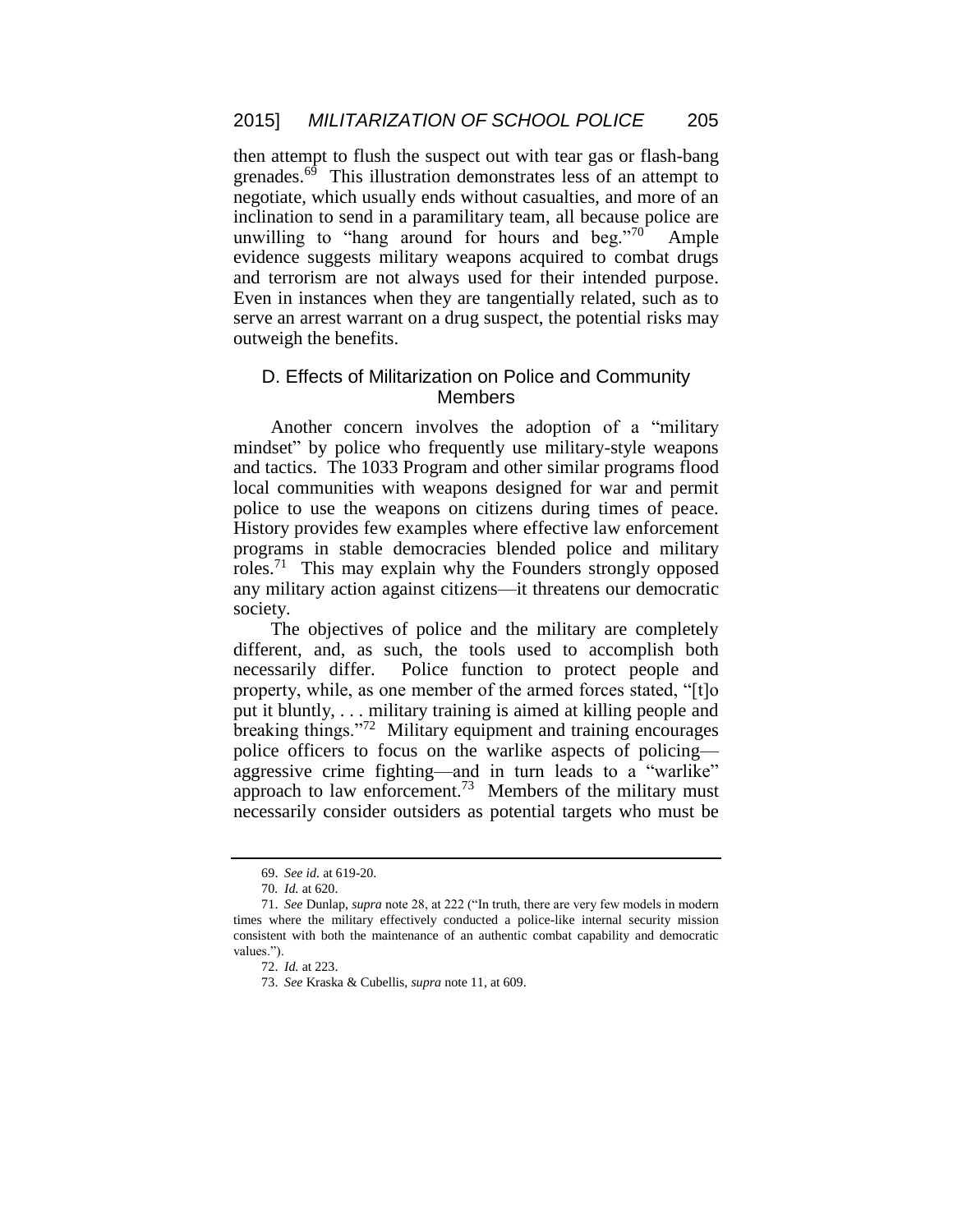neutralized. Introducing training and equipment intended to eliminate enemy targets is problematic in the local policing context because police are supposed to protect community members, not interact with them as though they are enemy combatants. The current military model of policing renders community policing impossible "by fostering a 'we/they' attitude." $74$  As one police chief explained:

Good police work has nothing to do with dressing up in black and breaking into houses in the middle of the night. And the mentality changes when they get put on the SWAT team. I remember a guy I was good friends with; it just completely changed him. The us-versus-them mentality takes over. You see that mentality in regular patrol officers too. But it's much, much worse on the SWAT team.<sup>75</sup>

Approaching local policing as a military operation is counterintuitive because community members perceive nonverbal and symbolic messages that discourage them from viewing police as a positive addition to their neighborhoods. The more likely result is that they will see police as an invading army.

Furthermore, military weapons have symbolic value in society. Recent commentary on this issue defined "symbol" as "a view of cultural reality 'not immediately apparent but perceptible.<sup>"76</sup> In the context of modern policing, camouflage uniforms, assault rifles, and armored vehicles represent symbolic statements of war. For example, many police departments have acquired surplus military uniforms through the 1033 Program and HSGP. Military-like uniforms serve as a form of symbolic violence which distances community members from police.<sup>77</sup> It also creates a symbolic hierarchy, with police on top and members of the public at the bottom.<sup>78</sup> Some may argue that this hierarchy is necessary, but in reality "the

<sup>74.</sup> *See id.*

<sup>75.</sup> Balko, *supra* note 1, at 50 (internal quotation mark omitted).

<sup>76.</sup> John Paul & Michael L. Birzer, *Images of Power: An Analysis of the Militarization of Police Uniforms and Messages of Service*, 32 FREE INQUIRY CREATIVE SOC. 121, 121 (2004) (quoting Joseph R. Gusfield & Jerzy Michalowicz, *Secular Symbolism: Studies of Ritual, Ceremony, and the Symbolic Order in Modern Life*, 10 ANN. REV. SOC. 417, 419 (1984)).

<sup>77.</sup> *See id.* at 122.

<sup>78.</sup> *See id.*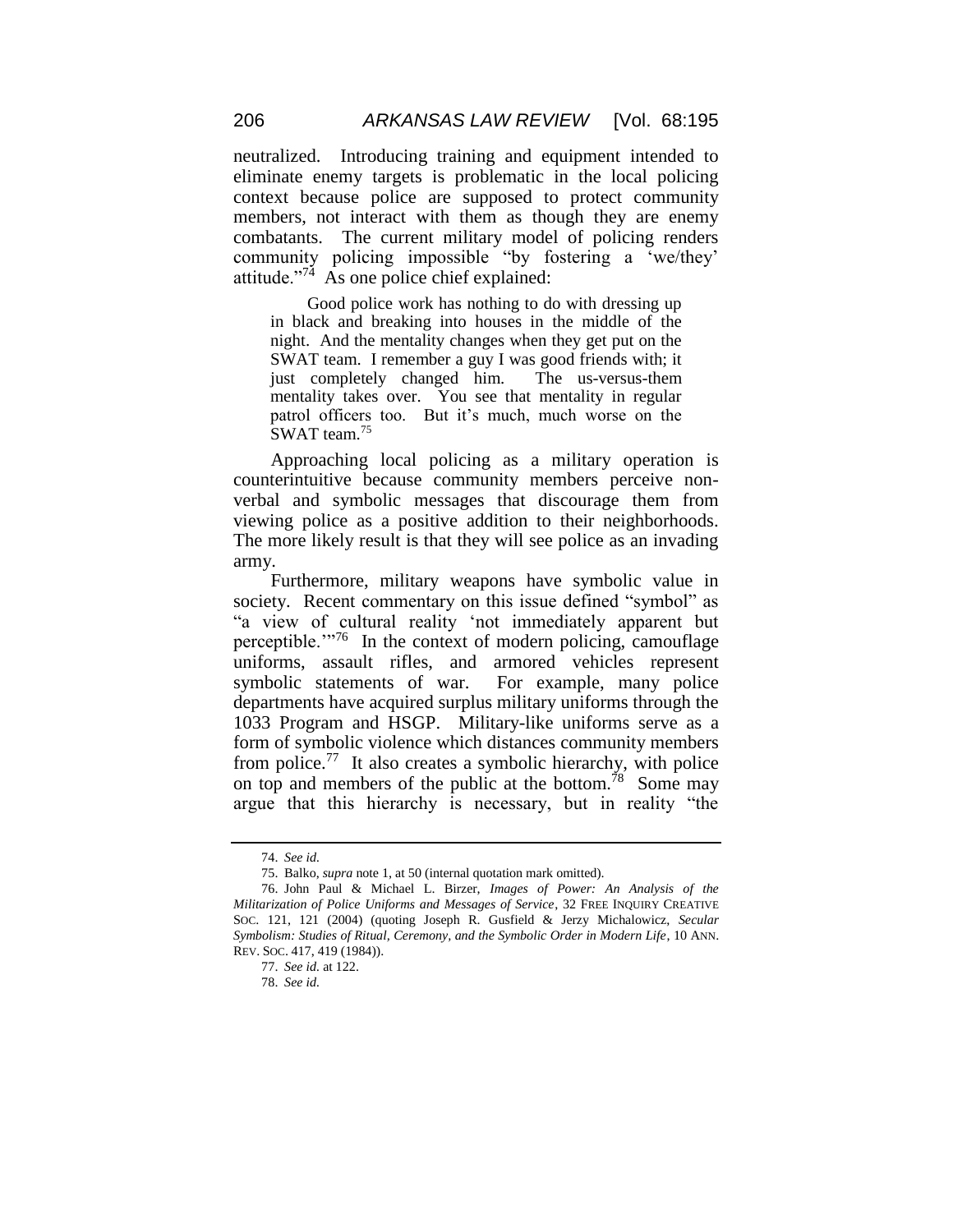paramilitary model of policing destroys the very fabric of social life, trust. $179$  These symbols effectively send the intended message—police power and domination—but simultaneously damage the relationship between police and the community. $\frac{80}{ }$ Trust is vitally important. It fosters the cooperation between law enforcement and the community necessary to effectively solve and prevent crime. $81$  The impact on the community can be dramatic:

When police organizations look and act like soldiers, a military mind set is created that declares war on the American public. In this mentality the American streets become the "front," and American citizens exist as "enemy combatants." Once an organization with a militaristic orientation becomes institutionalized, the members exist within a culture wherein they believe that they are literally engaged in combat.

[When] the police constitute a quasi-military warrior class [they act as warriors]. In common with warriors generally, they exhibit bonds of solidarity [that] are fierce and strong. Indeed, [their] human propensities find fullest expression in having an enemy to hate, fear, and destroy and fellow fighters with whom to share the risks and triumphs of violent action.

When police organizations train officers to act and think like soldiers they alienate them from the community which they are supposed to be a part of. Soldiers at war operate under a code of domination, not service. Thus, all actions (or perceived offenses) by civilians must be handled by domination—by force and control. Stated boldly, no longer do police officers operate as officers of the law; they act as the law itself. Within this mentality laws are applied arbitrarily without the validation of civilian voices and the courts.<sup>82</sup>

<sup>79.</sup> *Id.* at 124.

<sup>80.</sup> *See id.* at 122.

<sup>81.</sup> *See* Paul & Birzer, *supra* note 76, at 124 ("When community residents distrust and fear the police, cooperation becomes void. The police cannot stop or control crime without the help of ordinary citizens. And citizens won't help a cop unless they trust her or him<sup>"</sup>

<sup>82.</sup> *Id.* (alterations in original) (citations omitted) (quoting various authority).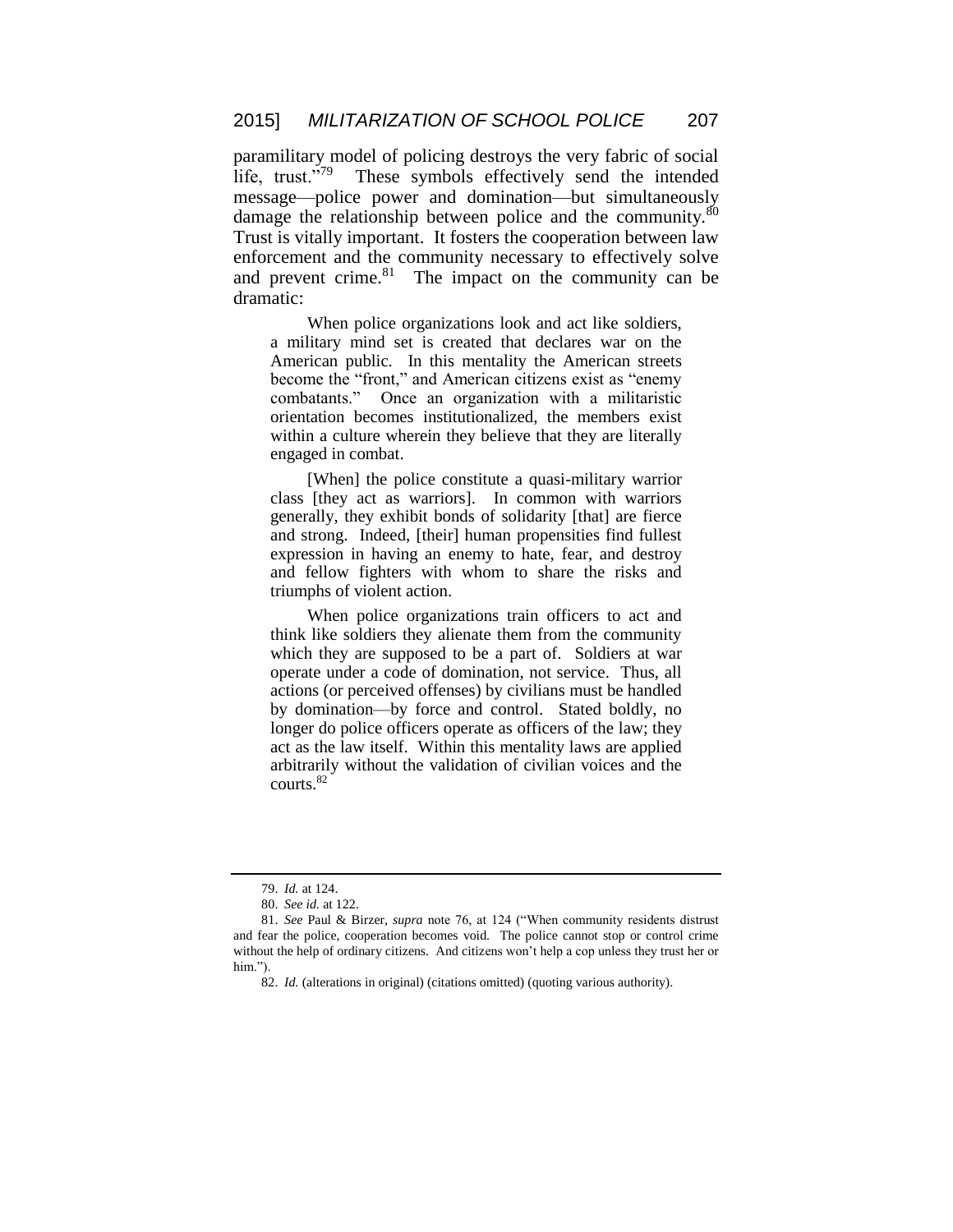In sum, as local police become more military-like, the more community members resist their presence. With community resistance, police cannot effectively protect anyone.

Today's police forces are rapidly creating the military state feared at the time of the nation's founding. Modern police officers operate more like troops in mini-militaries than partners in safeguarding neighborhoods. This is not a good thing. The transformation of local policing practices necessarily impacts the structure and duties of school police because the same practices are now used in schools, particularly schools with high percentages of students of color.

#### III. SCHOOL POLICE

#### A. History of School Police

Before discussing the militarization of public schools, this article must first address how police presence in schools became an accepted practice. Police first entered the nation's public schools in Flint, Michigan during the 1950s.<sup>83</sup> The practice arose out of "a community-oriented policing philosophy which emphasize[d] a proactive and prevention-oriented approach to policing."<sup>84</sup> Over the next three to four decades, many communities embraced the idea of police in schools.<sup>85</sup> At first, schools hired plainclothes officers on loan from the local law enforcement agency to improve community relations between law enforcement and students.<sup>86</sup> This practice continued on a small scale for decades.<sup>87</sup>

Then, in the late 1990s and early 2000s, several widely covered school shootings shook the nation.<sup>88</sup> Most notable among them was the shooting at Colorado's Columbine High School in 1999, still considered the deadliest high school shooting in United States history.<sup>89</sup> Public opinion on school

<sup>83.</sup> *See* JOANNE MCDANIEL, SCHOOL RESOURCE OFFICERS: WHAT WE KNOW, WHAT WE THINK WE KNOW, WHAT WE NEED TO KNOW 4 (2001), *available at* https://www.ncdps.gov/div/JJ/whatweknow.pdf.

<sup>84.</sup> *See id.*

<sup>85.</sup> *See id.* at 4-5.

<sup>86.</sup> Marty L. West & John M. Fries, *Campus Based Police/Probation Teams— Making Schools Safer*, CORRECTIONS TODAY, Aug. 1995, at 144, 144-145.

<sup>87.</sup> *See id.* (detailing the rise of police in America's schools).

<sup>88.</sup> Michael Rocque, *Exploring School Rampage Shootings: Research, Theory, and Policy*, 49 SOC. SCI. J. 304, 306 (2012).

<sup>89.</sup> *See id.* at 311 (noting the incident).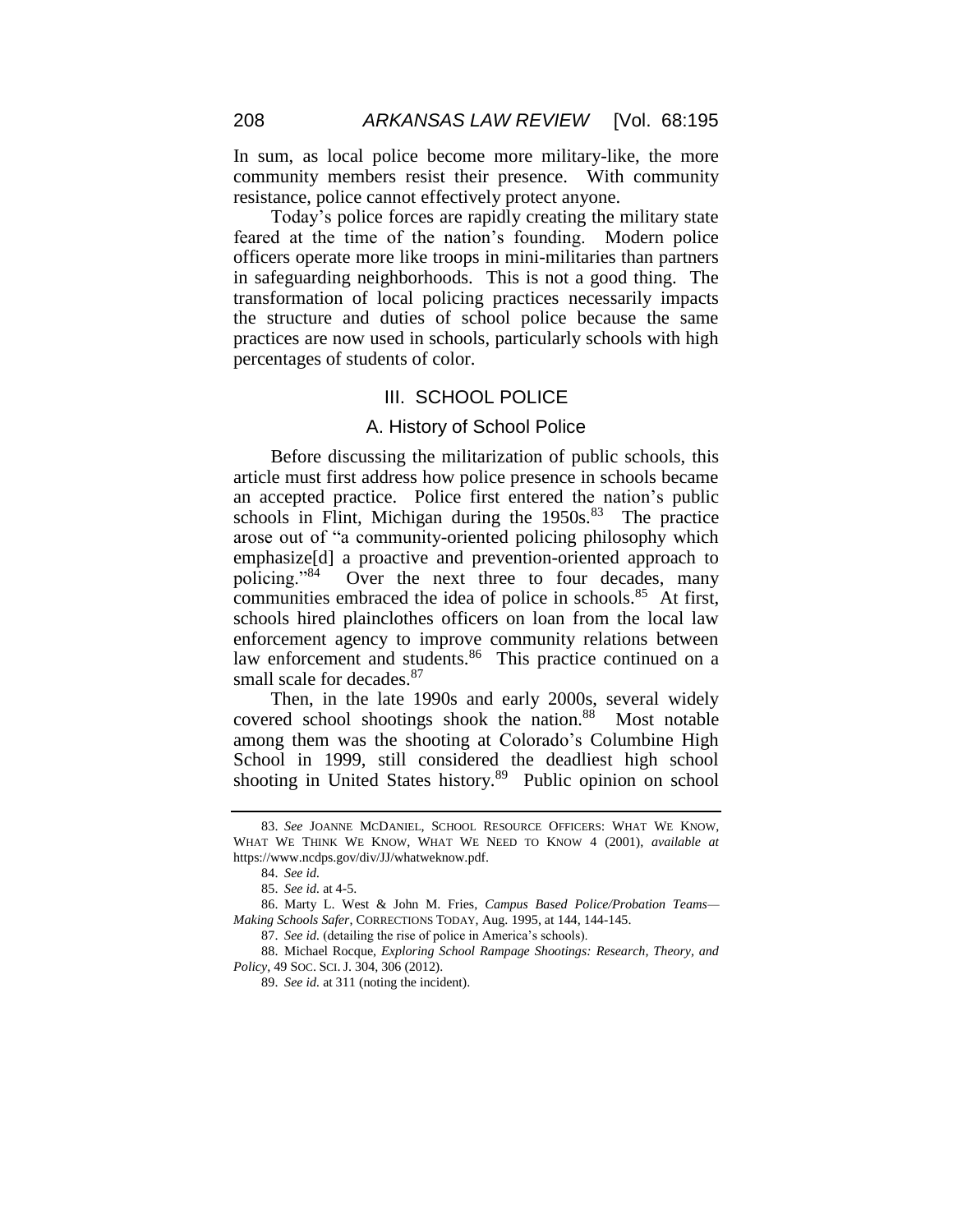safety shifted drastically as parents demanded lawmakers act to ensure the safety of children in school. While school shootings occurred throughout the United States for nearly the entire twentieth century, most of the shootings resulted in one or two victims.<sup>90</sup> It was not until Columbine, and according to some, the ensuing over-sensationalization of the crisis by the media, that the nation saw a widespread increase in the use of police in America's schools.<sup>91</sup>

Some research posits that over the last twenty years or so, while school shootings have changed in form, the incident rates have remained relatively stagnant.<sup>92</sup> This finding notwithstanding, legislators and members of the public have demanded law enforcement to address the growing problem of school violence—and the answer so far has been adding more police. There is no official statistic on the amount of police officers stationed in schools, but one source estimated that onethird of local police and sheriff's departments permanently placed officers at schools by the late  $1900s^{93}$  By 2003, that number had increased to 43% and 47% of local police departments and local sheriff's offices, respectively.<sup>94</sup>

#### *1. School Resource Officers*

Today, most police officers assigned to schools full time are referred to as school resource officers (SROs).<sup>95</sup> A police chief in Miami, Florida first coined the term in the early 1960s.<sup>96</sup> While many people have heard or used the term SRO, what exactly is one? Unfortunately, the answer depends. There is no widely accepted definition of an SRO, and the definition differs from state to state and jurisdiction to jurisdiction.<sup>97</sup> The federal government defines an SRO as:

<sup>90.</sup> *See id.* at 305 ("School violence in general has occurred throughout the history of formal education, though the issue of rampage or mass killings is relatively new.").

<sup>91.</sup> *See id.* at 306.

<sup>92.</sup> *See id.*

<sup>93.</sup> Brad A. Myrstol, *Police in Schools: Public Perceptions*, ALASKA JUST. F., Fall 2010, at 1, 1.

<sup>94.</sup> *See id.*

<sup>95.</sup> Spencer C. Weiler & Martha Cray, *Police at School: A Brief History and Current Status of School Resource Officers*, 84 CLEARING HOUSE 160, 160 (2011).

<sup>96.</sup> *Id.* at 161.

<sup>97.</sup> MCDANIEL, *supra* note 83, at 2.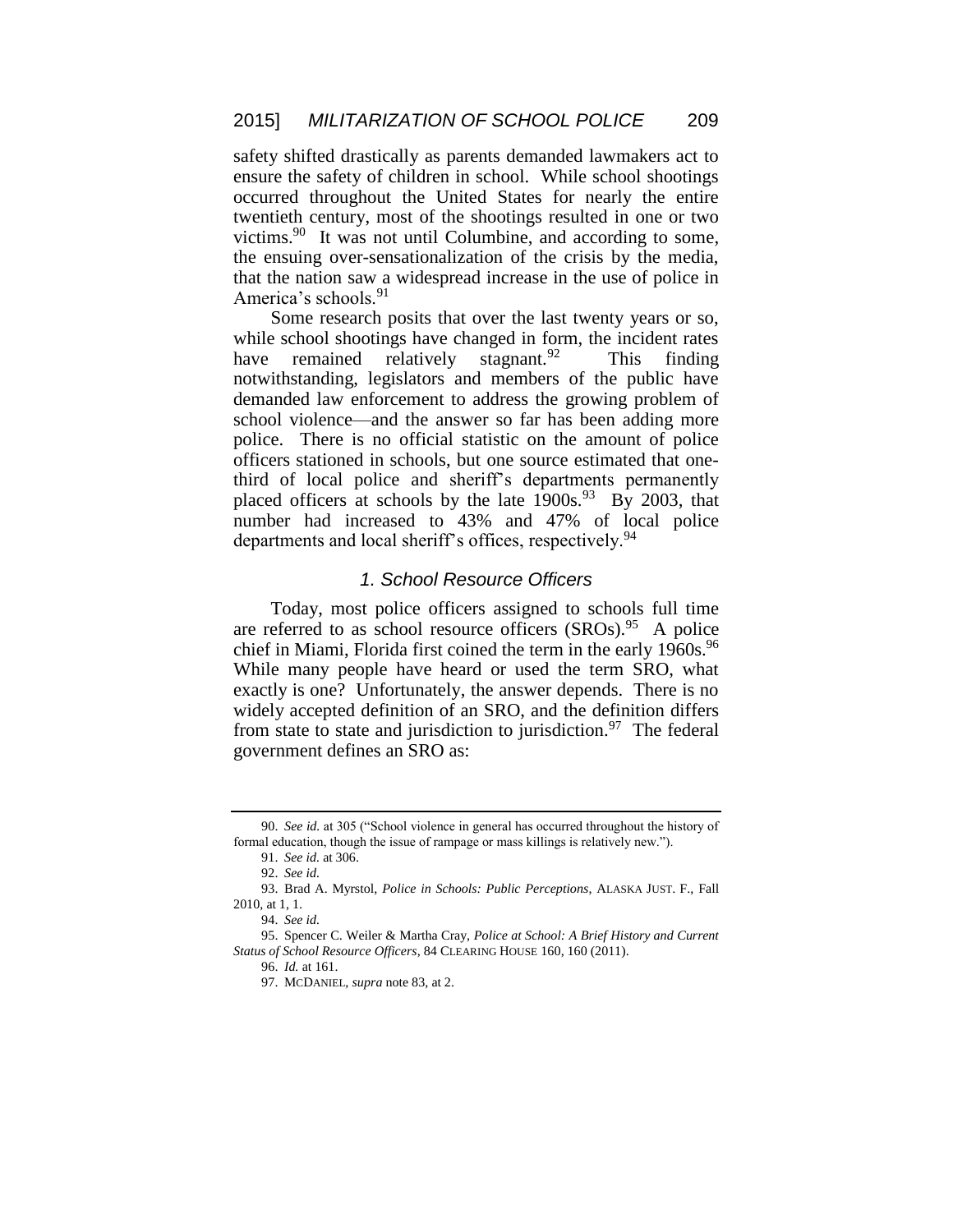[A] career law enforcement officer, with sworn authority, deployed in community oriented policing, and assigned by the employing police department to a local educational agency to work in collaboration with schools and community based organizations to—

(A) educate students in crime and illegal drug use prevention and safety;

(B) develop or expand community justice initiatives for students; and

(C) train students in conflict resolution, restorative justice, and crime and illegal drug use awareness.<sup>98</sup>

Other entities define SROs similarly. Definitions in some states include no mention of the community educator or counselor role of an SRO. For example, Tennessee defines an SRO as:

A law enforcement officer, as defined under § 39-11- 106, who is in compliance with all laws, rules and regulations of the peace officers standards and training commission and who has been assigned to a school in accordance with a memorandum of understanding between the chief of the appropriate law enforcement agency and the [law enforcement agency]. 99

Ideally, an SRO is a police officer who has training and experience working with juveniles and has knowledge of both school settings and education laws.<sup>100</sup> Although there are no national standards governing the use of SROs, some common themes emerge: (1) a majority of SROs are assigned to one school considered to be his or her "beat"; (2) most SROs have served some time as a traditional officer; (3) officers assigned to work as SROs usually volunteer for the position; (4) most SROs employed by a police department wear police uniforms while in schools; and  $(5)$  the vast majority of SROs are white males.<sup>101</sup>

Policymakers intended SROs to serve as problem-solvers or liaisons for juveniles in need of support services.<sup>102</sup> Today,

<sup>98.</sup> 20 U.S.C. § 7161(11) (2012).

<sup>99.</sup> TENN. CODE ANN. § 49-6-4202(6) (West 2014).

<sup>100.</sup> *See* Weiler & Cray, *supra* note 95, at 161.

<sup>101.</sup> *See* MCDANIEL, *supra* note 83, at 6.

<sup>102.</sup> *See* Weiler & Cray, *supra* note 95, at 161.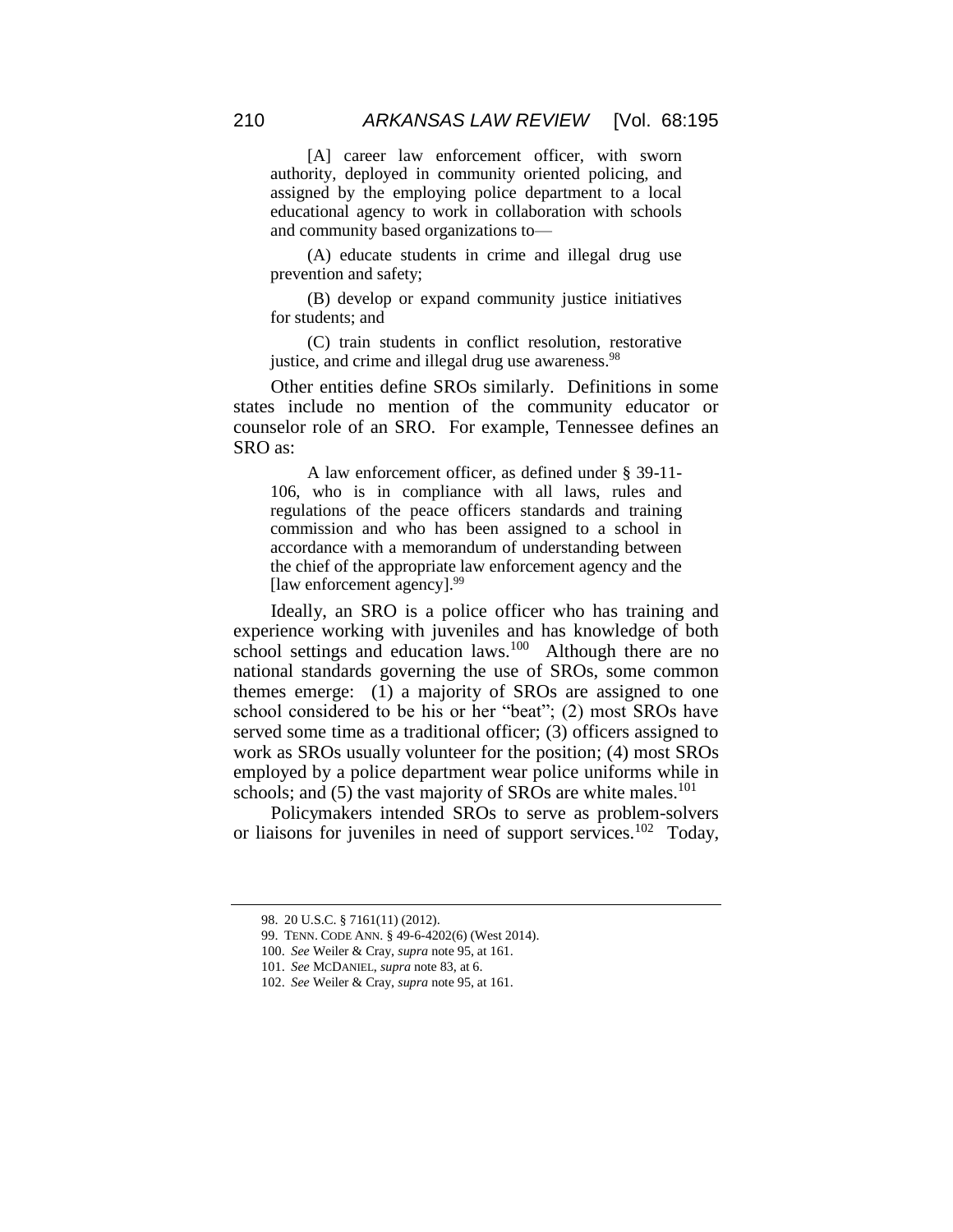little is known about the efficacy of SRO programs.<sup>103</sup> As previously noted, there is no national accounting of how many police officers are stationed in schools.<sup>104</sup> Also, there are no standard and objective methods to measure their effectiveness.<sup>105</sup> Notably, there have been no comprehensive studies regarding the most effective uses of  $SROs$ . <sup>106</sup> The few studies discussing the effectiveness of SRO programs produced mixed results.<sup>107</sup> While some showed decreases in crime, others showed no results.<sup>108</sup> The Department of Justice observed that when an individual believed that an SRO program was effective, it was largely due to the participant's own perception of effectiveness, not necessarily any objective criteria.<sup>109</sup> In the absence of definitive statistics and research, commentators take positions on both ends of the spectrum—some strongly advocate for police in schools, while others challenge their effectiveness and impact on the learning environment. At best, there are many unanswered questions about the effectiveness of police in schools, and at worst, police in schools are counterproductive, inhibiting children's ability to learn.

## *2. Rationale for Police in Schools*

Many view police as a solution to school violence because most teachers and school administrators lack the training to handle crime.<sup>110</sup> Parents and members of the public welcome police into schools as the best means of ensuring a safe learning environment, allowing teachers to teach and students to learn. There is a widespread belief that schools are not as safe as they once were and that students are in danger of becoming victims

<sup>103.</sup> *See* BARBARA RAYMOND, U.S. DEP'T OF JUSTICE, ASSIGNING POLICE OFFICERS TO SCHOOLS 7 (2010), *available at* http://ric-zai-inc.com/Publications/copsp182-pub.pdf ("Most existing SRO research does not tell us if the[] hoped-for benefits are achieved.").

<sup>104.</sup> *See* CATHY GIROUARD, U.S. DEP'T OF JUSTICE, FACT SHEET: SCHOOL RESOURCE OFFICER TRAINING PROGRAM 1 (2001), *available at* https://www.ncjrs.gov/ pdffiles1/ojjdp/fs200105.pdf ("[T]he concept of what constitutes an SRO varies from one State or local jurisdiction to another, making counting of the number of SRO's difficult.").

<sup>105.</sup> *See id.*

<sup>106.</sup> RAYMOND, *supra* note 103, at 7.

<sup>107.</sup> *See id.* at 8.

<sup>108.</sup> *Id.*

<sup>109.</sup> *Id.*

<sup>110.</sup> *See* Weiler & Cray, *supra* note 95, at 161.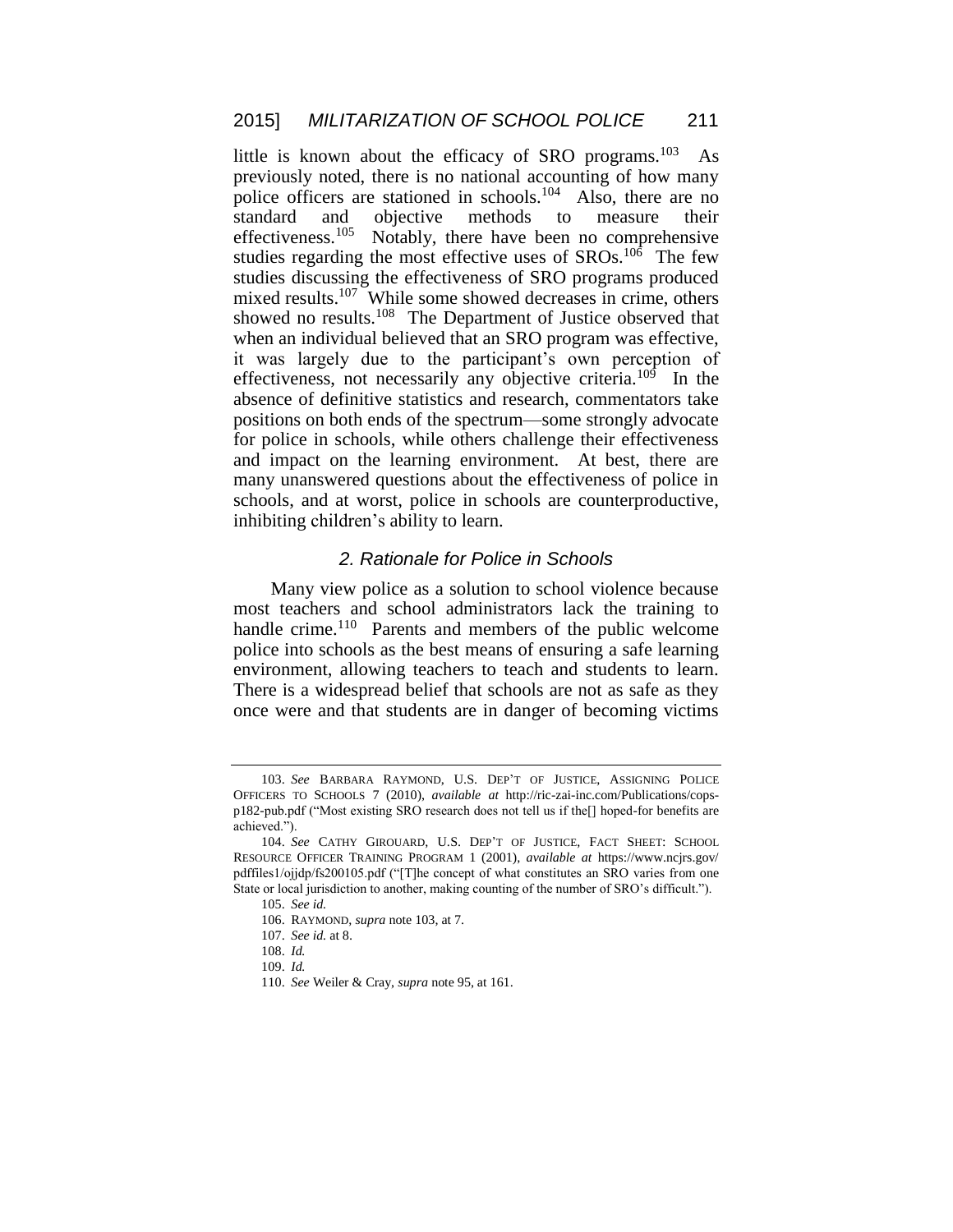while at school.<sup>111</sup> This view arises from school shootings, increased gang activity among juveniles, and bullying.<sup>112</sup>

In 2000, the federal government revealed that middle school and high school students were victims of more than 2.7 million crimes while at school during 1998 alone.<sup>113</sup> Additionally, the National Association of School Resource Officers advocates for an increased police presence at school by touting statistics that show 78% of SROs reported confiscating weapons from students at school in 2004.<sup>114</sup> However, much research demonstrates that today's schools are safer than in decades past—both student violence and students' fear of harm at school have been on the decline for some time.<sup>115</sup>

Most students subjected to discipline at school are punished not for violence, but rather for behavioral misconduct.<sup>116</sup> Likewise, while SROs claim that they confiscate weapons on a regular basis, the statistics may be misleading due to the broad nature of school conduct policies.<sup>117</sup> Commentators highlight many instances in which students were punished for possessing non-lethal "weapons." For example, fifteen-year-old Tawana Dawson was expelled from her high school in 1999 for violating the school's zero-tolerance policy after her nail clippers were

<sup>111.</sup> *See id.*

<sup>112.</sup> RANA SAMPSON, U.S. DEP'T OF JUSTICE, BULLYING IN SCHOOLS 1-3 (2009), *available at* http://www.popcenter.org/problems/pdfs/Bullying\_in\_Schools.pdf.

<sup>113.</sup> PHILLIP KAUFMAN ET AL., U.S. DEP'T OF EDUC. & U.S. DEP'T OF JUSTICE, INDICATORS OF SCHOOL CRIME AND SAFETY 2000, at v (2000), *available at*  http://nces.ed.gov/pubs2001/2001017.pdf.

<sup>114.</sup> KENNETH S. TRUMP, NAT'L ASS'N OF SCH. RESOURCE OFFICERS, SCHOOL SAFETY LEFT BEHIND? SCHOOL SAFETY THREATS GROW AS PREPAREDNESS STALLS & FUNDING DECREASES 4 (2005), *available at* http://www.schoolsecurity.org/resources/ 2004%20NASRO%20Survey%20Final%20Report%20NSSSS.pdf. This survey included no definition of what qualified as a weapon, but items such as nail clippers have been confiscated as weapons by school staff. This spawns a new discussion involving the overcriminalization of students in schools*.*

<sup>115.</sup> *See* JUST. POLICY INST., EDUCATION UNDER ARREST: THE CASE AGAINST POLICE IN SCHOOLS 10 (2011), *available at* http://www.justicepolicy.org/uploads/ justicepolicy/documents/educationunderarrest\_fullreport.pdf (noting the measurable decrease in school violence over the past twenty years).

<sup>116.</sup> Elizabeth E. Hall, Article, *Criminalizing Our Youth: The School-to-Prison Pipeline v. The Constitution*, 4 S. REGIONAL BLACK L. STUDENTS ASS'N L.J. 45, 76 (2010).

<sup>117.</sup> *See id.* at 78-79 (noting some policies "cover[] everything from nail trimmers to Uzis").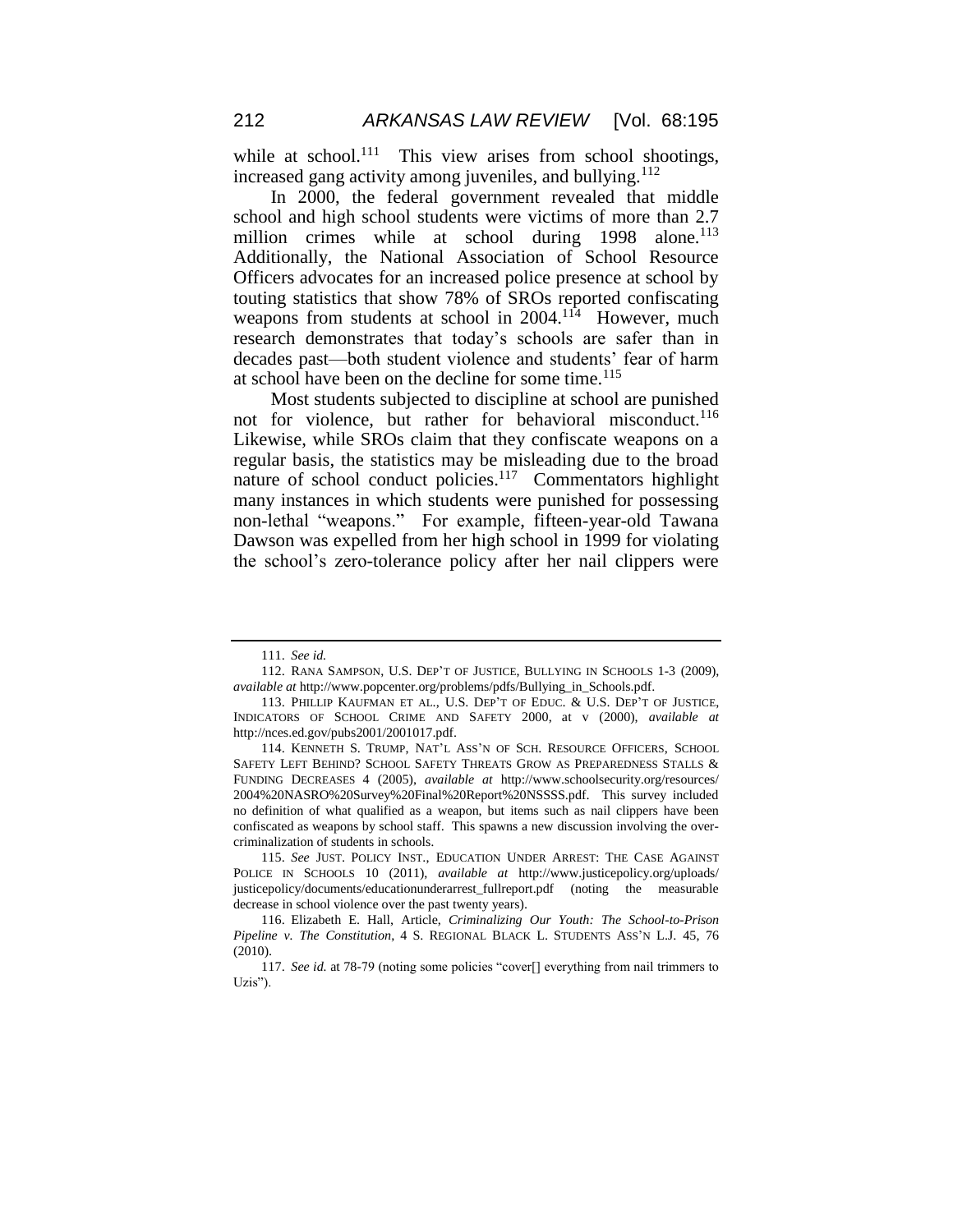confiscated at school.<sup>118</sup> Research has also indicated that students are twice as likely to be victims of crimes *away* from school than they are *inside* the school.<sup>119</sup> In fact, a child is three times more likely to be struck by lightning than to be killed while in school.<sup>120</sup> According to data compiled by the Center for Disease Control, only 1% of all homicides of school-aged children occur at school or while en route to or from school.<sup>121</sup>

Today, society blurs the concepts of an unsafe learning environment and distractions caused by behavioral problems. Much of the punishment and disciplinary actions imposed upon students do not result from violent behavior, such as physically harming a teacher or another student, but rather from behavior disruptive to the learning environment.<sup>122</sup> Because teachers lack the training to properly deal with behavioral issues, "[t]he typical responses to such problems are either suppression through punitive and exclusionary strategies, which have little empirical support and have even been demonstrated to exacerbate problems, or throwing interventions at problems without a systematic plan."<sup>123</sup>

#### B. Militarization in Schools

The militarization of schools is a relatively new phenomenon. To date, at least twenty-six school districts nationwide have acquired military equipment through the 1033

<sup>118.</sup> John W. Whitehead, *Student Sentenced to One-Year Expulsion for Possession of Nail Clippers*, RUTHERFORD INST. (July 19, 1999), https://www.rutherford.org/publications\_resources/john\_whiteheads\_commentary/student\_ sentenced\_to\_one-year\_expulsion\_for\_possession\_of\_nail\_clippers.

<sup>119.</sup> *See* GIROUARD, *supra* note 104, at 1.

<sup>120.</sup> *See* Hall, *supra* note 116, at 80.

<sup>121.</sup> *See School-Associated Student Homicides—United States, 1992-2006*, CENTER FOR DISEASE CONTROL (Jan. 18, 2008), http://www.cdc.gov/mmwr/preview/mmwrhtml/m m5702a1.htm.

<sup>122.</sup> *See* Hall, *supra* note 116, at 76 (providing several instances where administrators punished students for non-violent behavior).

<sup>123.</sup> DAVID M. OSHER ET AL., AVOID SIMPLE SOLUTIONS AND QUICK FIXES: LESSONS LEARNED FROM A COMPREHENSIVE DISTRICTWIDE APPROACH TO IMPROVING CONDITIONS FOR LEARNING 3 (2013) (citations omitted), *available at* http://civilrightsproject.ucla.edu/resources/projects/center-for-civil-rights-remedies/schoolto-prison-folder/state-reports/avoid-simple-solutions-and-quick-fixes-lessons-learned-from -a-comprehensive-districtwide-approach-to-improving-conditions-for-learning/osher-avoid -simple-solutions-ccrr-conf-2013.pdf.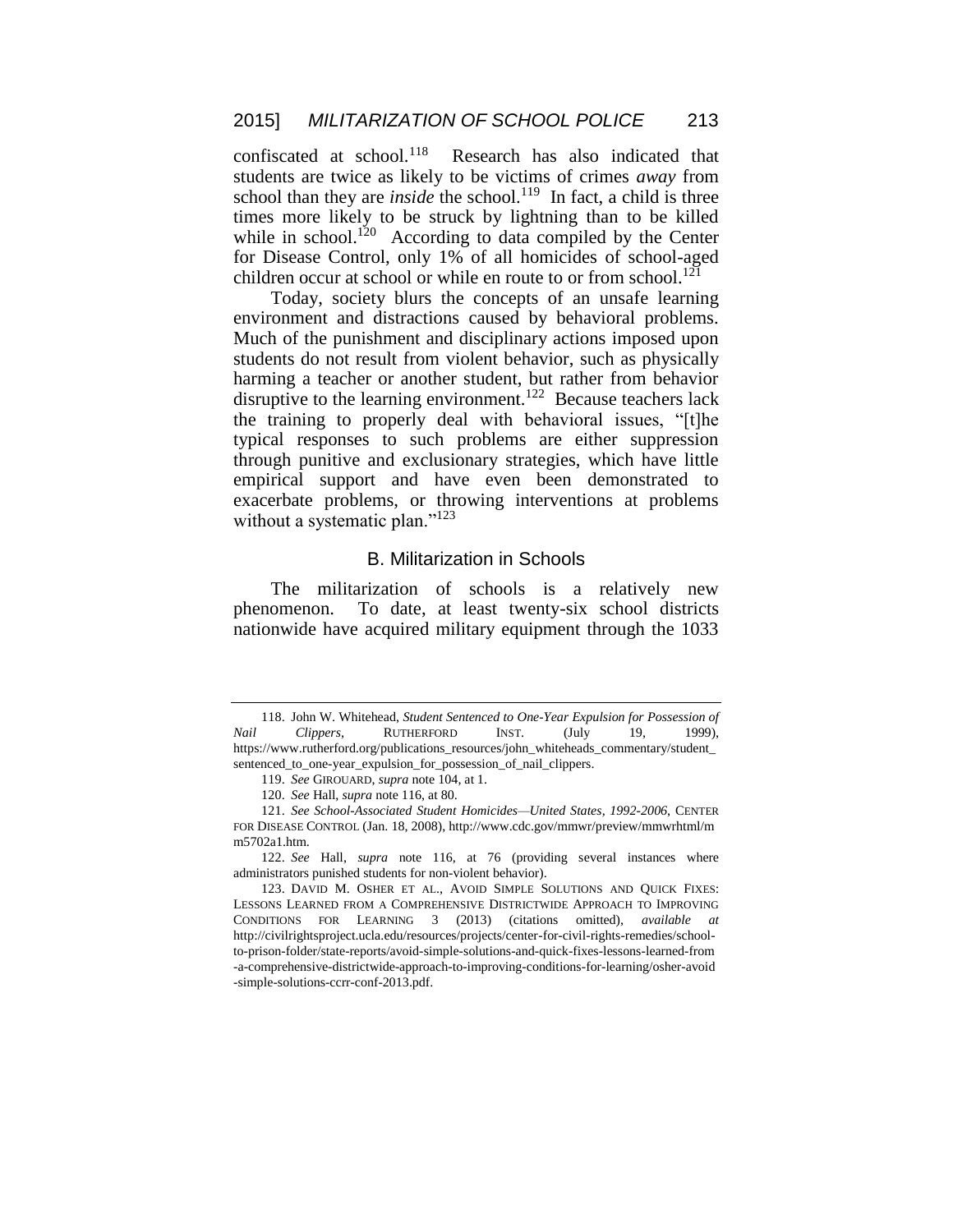Program.<sup>124</sup> Because the presence of firearms and other military-grade equipment in schools is a recent trend, there exists little research or case studies on the matter. However, local news reports provide some anecdotes regarding how these weapons are currently being used in America's schools.

Generally, schools become militarized in three ways. This article has already addressed the first—the placement of permanent police officers in schools. Schools also experience militarization through the acquisition of military-grade weaponry by school police departments. In April 2014, the San Diego Unified School District Police Department acquired an MRAP vehicle through the 1033 Program.<sup>125</sup> The district planned "to repaint [the vehicle] white and use it as a rescue vehicle in the event of an active shooter or a natural disaster."<sup>126</sup> Following public outcry, Chief of Police Rueben Littlejohn announced that the department planned to return the MRAP vehicle to the Pentagon.<sup>127</sup> He explained, "[w]e're returning it because some members of the community have expressed the fact that they are uncomfortable with the vehicle that's military by design." $^{128}$ 

In Los Angeles, home to the nation's second-largest school district, the Los Angeles School Police Department acquired sixty M16s, three grenade launchers, and an MRAP vehicle through the  $1033$  Program.<sup>129</sup> In response to concerns by parents, students, and the public, officials announced the department would return the grenade launchers because they

<sup>124.</sup> *US School Districts Given Free Machine Guns and Grenade Launchers*, GUARDIAN (Sept. 18, 2014, 12:30 AM), http://www.theguardian.com/world/2014/sep/18/ us-school-districts-given-free-machine-guns-and-grenade-launchers.

<sup>125.</sup> *Local School Districts Got Military Gear from Pentagon*, CBS NEWS (Sept. 26, 2014, 7:00 AM), http://www.cbsnews.com/news/k-12-schools-recieved-weapons-frompentagon/.

<sup>126.</sup> *Id.*

<sup>127.</sup> *Id.*

<sup>128.</sup> *Id.* On a positive note, Littlejohn also noted that the increased scrutiny following the Ferguson Police Department's response during the Michael Brown protests had instigated new conversations within the San Diego community regarding the use of force by police. *Id.*

<sup>129.</sup> *See US School Districts Given Free Machine Guns and Grenade Launchers*, *supra* note 124; *see also* Stephen Ceasar, *L.A. Schools Police Will Return Grenade Launchers but Keep Rifles, Armored Vehicle*, L.A. TIMES (Sept. 16, 2014, 8:27 PM), http://www.latimes.com/local/lanow/la-me-schools-weapons-20140917-story.html (noting the acquisition of the weapons and equipment and the decision to return some of the weaponry following public criticism).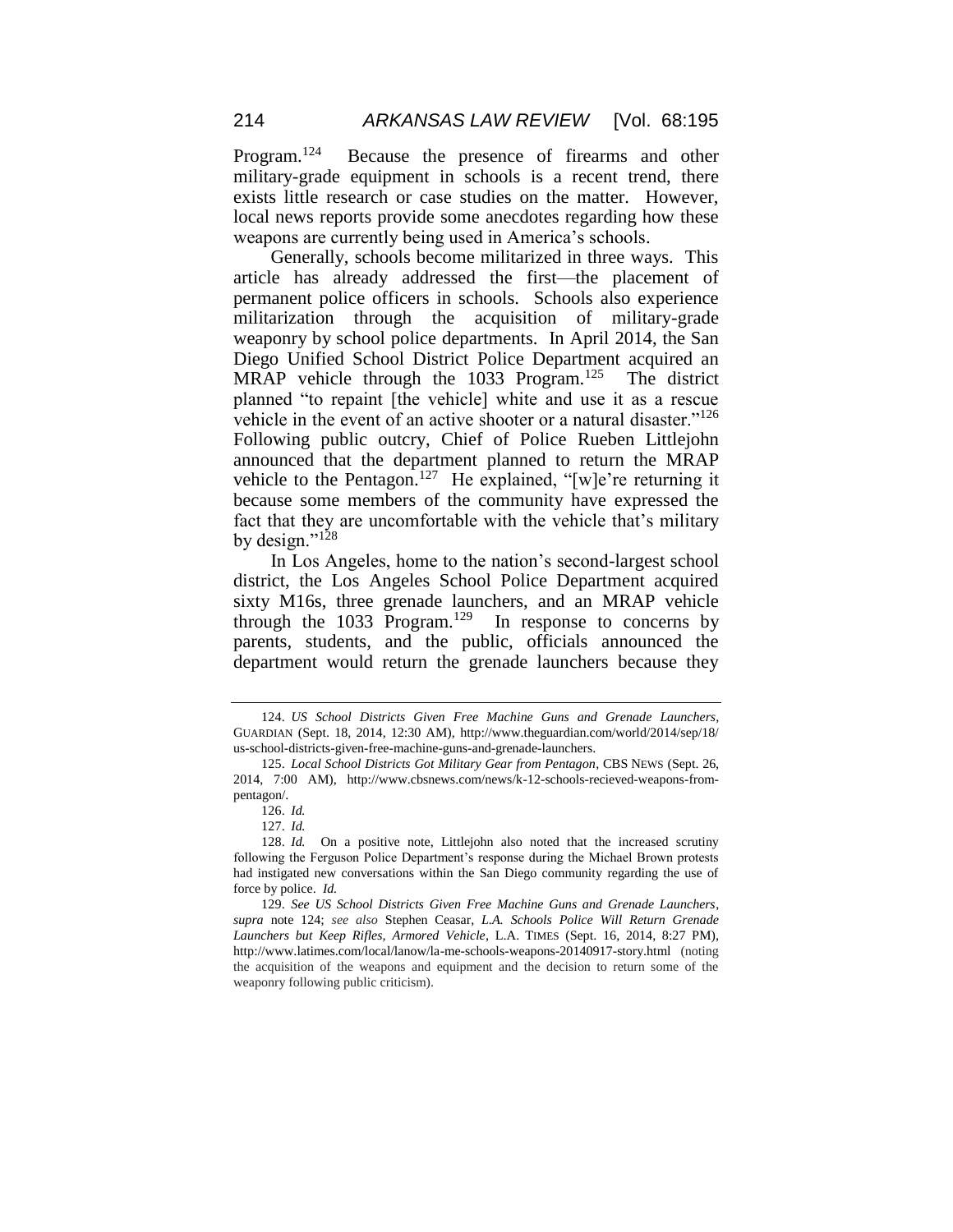were "not essential life-saving items within the scope, duties, and mission of the district's police force."<sup>130</sup> Chief of Police Steve Zipperman justified retaining the MRAP vehicle by citing the district's inability to otherwise purchase such a vehicle and by maintaining that it would be essential in the event of a school shooting or other armed threat.<sup>131</sup>

In Texas, at least ten school district police departments have acquired excess military weapons though the 1033 Program.<sup>132</sup> The Texarkana ISD Police Department acquired twelve M16s in July  $2013$ <sup>133</sup> The district also planned to purchase AR-15 rifles with an estimated total cost between  $$18,000$  and  $$25,000$ .<sup>134</sup> The police department acquired the M16s for free through the 1033 Program, saving the school district a significant sum of money.<sup>135</sup> After the public learned of the acquisition, some called for the district to return the rifles, but the district has not announced any current plans to do so.<sup>136</sup>

Schools in Florida have also acquired weapons through the 1033 Program.<sup>137</sup> In 2014, the Pinellas County School District near Tampa received twenty-eight M16 rifles.<sup>138</sup> The district explained that it planned to use the rifles for training and in the event of a school shooting.<sup>139</sup> When questioned, Chief of Police Rick Stelljes assured that the "M16s would only be necessary to

<sup>130.</sup> *US School Districts Given Free Machine Guns and Grenade Launchers*, *supra* note 124 (internal quotation mark omitted).

<sup>131.</sup> *See id.*

<sup>132.</sup> Scott Noll, *Military Rifles, Armor Sent to Texas School Police*, KHOU.COM (Sept. 5, 2014, 8:05 AM), http://www.khou.com/story/news/investigations/2014/09/05/ military-rifles-armor-ammo-sent-to-texas-school-police/15112731/. According to a report by a Houston news station, the districts which received the surplus equipment were Frenship, Texarkana, LaJoya, Linden-Kildare, Aledo, Beaumont, Ector County, San Antonio, Edinburg, and Spring Branch. *See id.*

<sup>133.</sup> Field Walsh, *TISD Police Receive 12 M-16's Through Military Surplus Property Program*, TXKTODAY (Sept. 8, 2014), http://txktoday.com/news/tisd-police-receive-12-m-16s-military-surplus-property-program/.

<sup>134</sup>*. Id.*

<sup>135.</sup> *See id.*

<sup>136.</sup> *US School Districts Given Free Machine Guns and Grenade Launchers*, *supra* note 124.

<sup>137.</sup> *See id.* (listing Florida and Georgia alongside six other states).

<sup>138.</sup> *See* Noah Pransky, *Assault Rifles Shipped to Pinellas Schools*, 10NEWS (Sept. 17, 2014, 6:30 PM), http://www.wtsp.com/story/news/local/2014/09/17/pinellas-schoolsreceived-assault-rifles-from-feds/15769299/.

<sup>139.</sup> *See id.*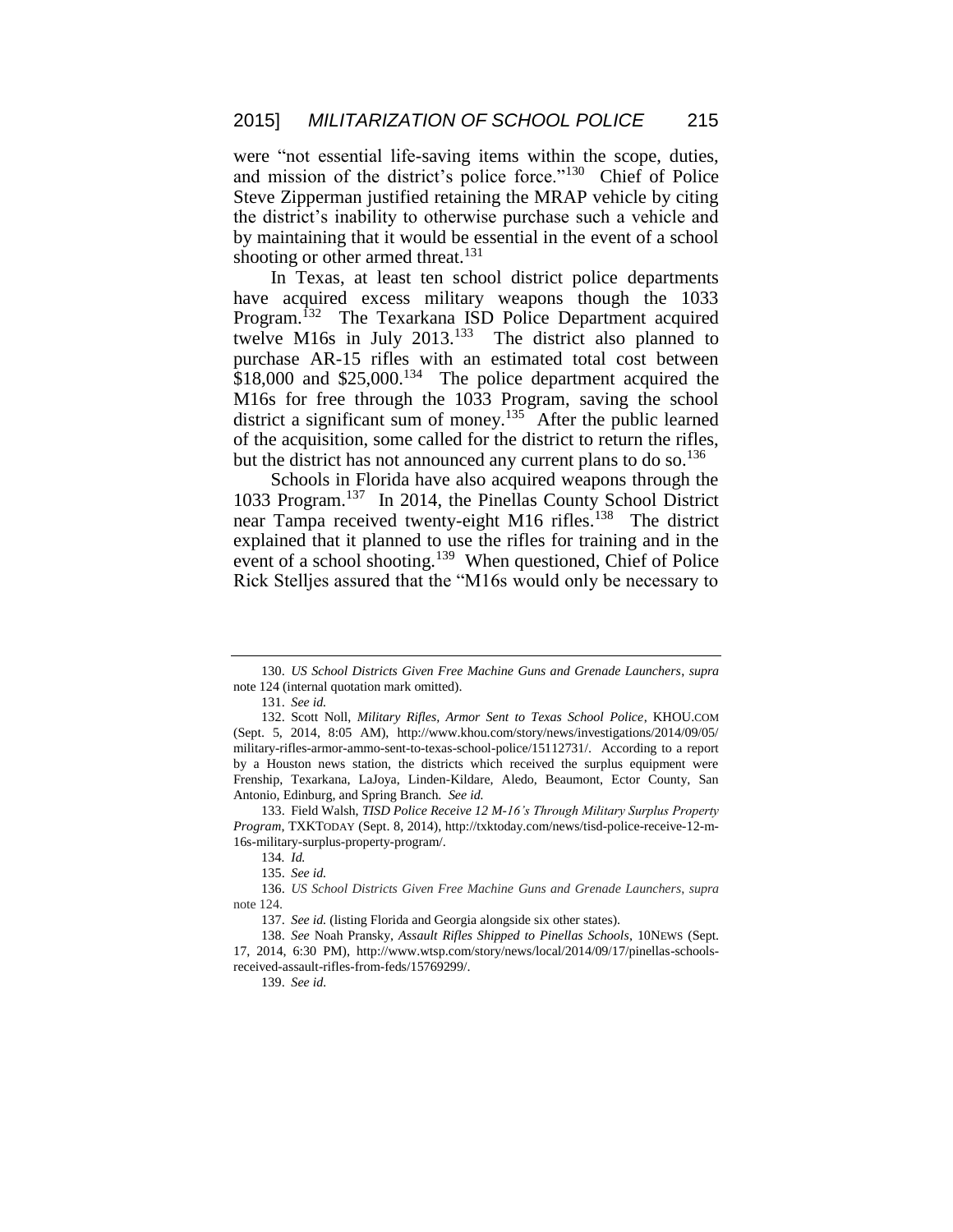subdue an attacker from long-range, since handguns are typically only accurate in close-range situations."<sup>140</sup>

Other school districts have not been so transparent. While the Pentagon acknowledged that it provided equipment to certain districts, some refused to publicly disclose what items they received.<sup>141</sup> One such district is the Auburn-Washburn School District in Topeka, Kansas.<sup>142</sup> In 2014, administrators declined requests to provide information as to the specific equipment and weapons acquired through the program.<sup>143</sup>

Most school districts maintain the weapons will be used in training, allowing officers to know how to handle the weapons in an active-shooter situation. Indeed, many school districts have actually performed drills at schools using the weapons.<sup>144</sup> These drills sparked controversy after some schools conducted them unannounced.<sup>145</sup>

In Chicago, Carey-Grove High School performed a surprise active-shooter drill in January 2013.<sup>146</sup> A man stood in a hallway firing blanks at students and staff unaware of the training exercise.<sup>147</sup> The school district defended its actions by contending that the drill exposed flaws in their safety plan and by arguing "that kids should know what live rounds sound like so they can respond appropriately if a real shooter ever shows up."<sup>148</sup> Similarly, an El Paso, Texas school came under scrutiny in May 2012 after it authorized a surprise active shooter-drill.<sup>149</sup> One frightened student sent a text message to his mother: "I'm not kidding. There's gunshots and people screaming and we

<sup>140.</sup> *Id.*

<sup>141.</sup> *See* Victor Skinner, *Schools Stockpile Grenade Launchers, M16 Rifles, Armored Vehicles and Other Military Equipment*, EAGNEWS.ORG (Sept. 18, 2014), http://eagnews.org/schools-stockpile-grenade-launchers-m16-rifles-armored-vehicles-and-o ther-military-equipment/ (noting that only 50% of states responded to records requests involving the program as of September 2014).

<sup>142.</sup> *Id.*

<sup>143.</sup> *See id.*

<sup>144.</sup> *See* William McGuinness, *Oregon Teachers Fail Active Shooter Drill as Masked Men Shoot Blanks at Surprised Faculty*, HUFFINGTON POST (May 01, 2013, 6:09 PM), http://www.huffingtonpost.com/2013/05/01/active-shooter-drill-oregon\_n\_3195706 .html (noting a training exercise at Pine Eagle Charter School in Halfway, Oregon).

<sup>145.</sup> *See id.* (mentioning a simulated "act of terror" at a school in El Paso, Texas performed "without a warning to students, staff or parents").

<sup>146.</sup> *Id.*

<sup>147.</sup> *See id.*

<sup>148.</sup> *Id.*

<sup>149.</sup> *See* McGuinness, *supra* note 144.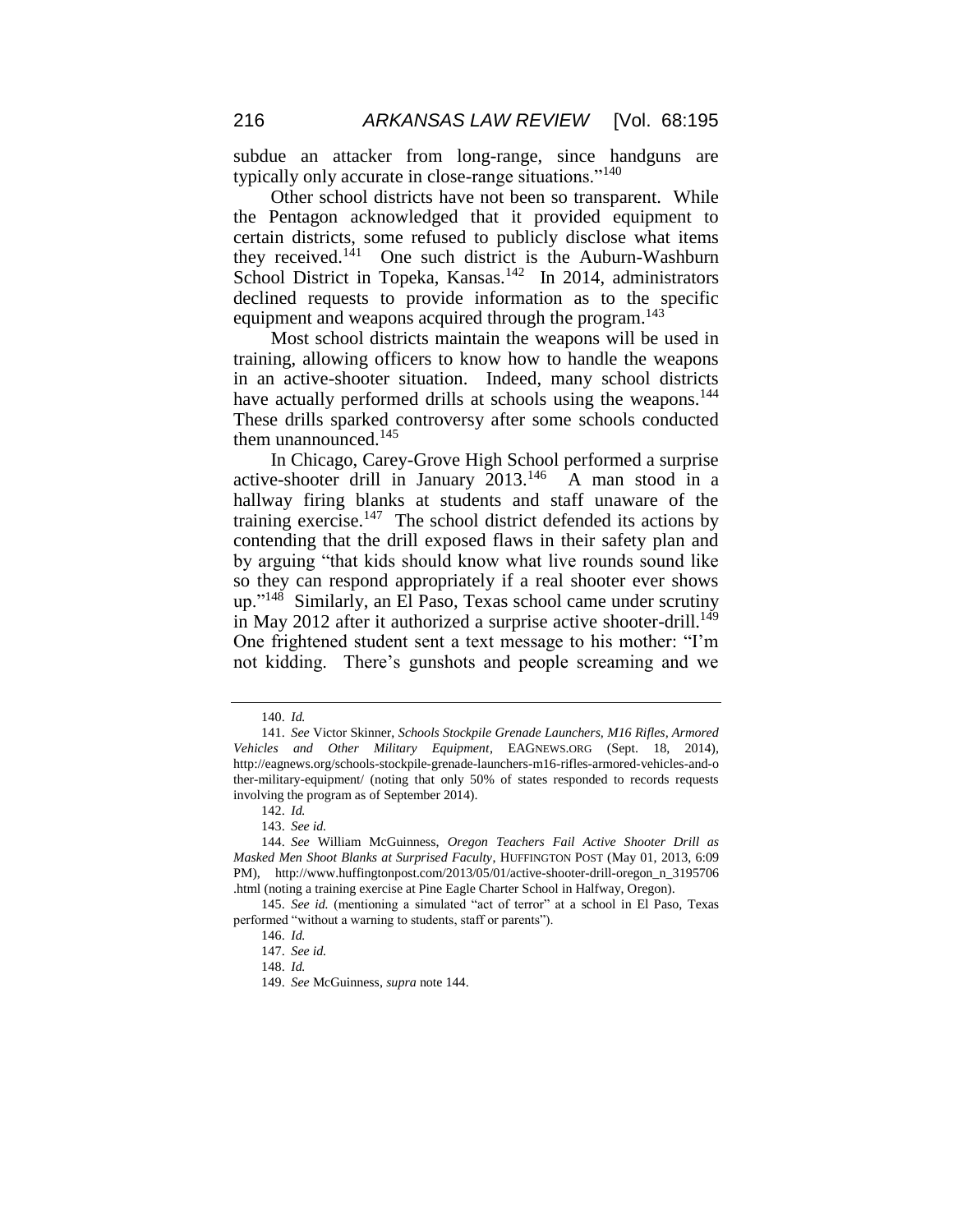were locked in a storage closet."<sup>150</sup> In rural Oregon, administrators scheduled a surprise drill where a shooter entered into a library full of unaware and fearful teachers.<sup>151</sup> Nationwide, staff and parents have expressed outrage over the surprise drills, arguing that they traumatize students and teachers.<sup>152</sup> Some teachers have even considered litigation as a result of the drills.<sup>153</sup> School officials justify these surprise drills by stating that if staff and students know of the drills in advance, then they will be less effective.<sup>154</sup> Other districts have promised to develop other methods of training to adequately prepare students and staff for a shooter situation.<sup>155</sup>

Some school districts go one step farther and actually permit police to carry out drug raids on school campuses. In November 2003, a high school in Goose Creek, South Carolina came under fire after local police performed a "commando-style raid."<sup>156</sup> Prior to the raid, school administrators received reports of prescription drug activity occurring within the school.<sup>157</sup> The school principal responded by contacting the police department, which in turn performed a drug raid during school hours.<sup>158</sup> During the raid, police waived guns, ordered students to lie flat on the ground, and searched lockers and bags.<sup>159</sup> Canine units on the scene performed sniff searches for drugs.<sup>160</sup> No drugs were recovered during the raid, but the principal defended his actions as necessary to prevent crime.<sup>161</sup>

While far less popular, and far more controversial, several school districts across the nation have started arming teachers and staff. Following the 2012 school shooting at an elementary school in Newtown, Connecticut, the National Rifle Association

<sup>150.</sup> *Id.* (internal quotation mark omitted).

<sup>151.</sup> *See* Sasha Goldstein, *Gun Attack Drills More Realistic, Intense as Schools Brace for a Possible 'Active Shooter' Incident*, N.Y. DAILY NEWS, http:// www.nydailynews.com/news/national/schools-new-drill-article-1.1341645 (last updated May 12, 2013, 12:11 PM).

<sup>152.</sup> *See id.*

<sup>153.</sup> *See id.* ("Some in town have said a lawsuit might be in the works.").

<sup>154.</sup> *See id.*

<sup>155.</sup> *See id.*

<sup>156.</sup> David Hancock, *Drug Raid at S.C. High School*, CBS NEWS (Nov. 7, 2003, 2:41 PM), http://www.cbsnews.com/news/drug-raid-at-sc-high-school/.

<sup>157.</sup> *See id.*

<sup>158.</sup> *See id.*

<sup>159.</sup> *Id.*

<sup>160.</sup> *Id.*

<sup>161.</sup> Hancock, *supra* note 156.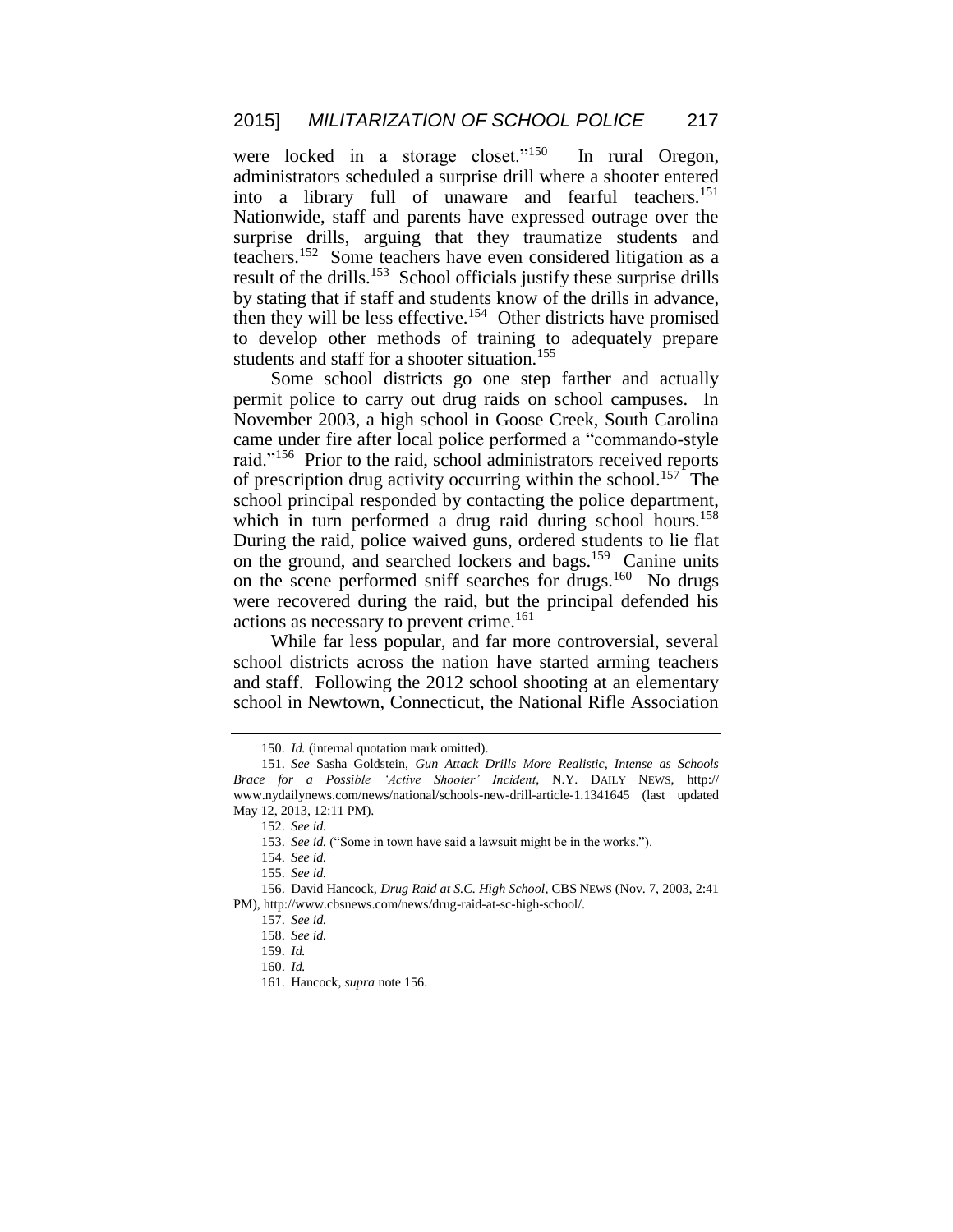called for the arming of every school teacher in the country, notoriously claiming that "[t]he only thing that stops a bad guy with a gun is a good guy with a gun."<sup>162</sup> Most states and jurisdictions prohibit individuals from carrying weapons on school campuses.<sup>163</sup> However, school districts have recently discovered or legislators have created loopholes in state laws in order to permit firearms on campus. In Texas, individuals are generally prohibited from carrying guns on school property, <sup>164</sup> but Texas law also provides a loophole that permits school districts to authorize individuals to carry weapons on a case-bycase basis.<sup>165</sup> In 2012, Michigan legislators approved a bill to permit concealed weapons in schools, day-care centers, and churches, but Governor Rick Snyder vetoed the legislation following public criticism.<sup>166</sup> Other states, such as Oklahoma, have bills in the works that would permit guns in schools.<sup>167</sup>

Some school superintendents unilaterally heeded the advice of the NRA and armed their teachers. Harrold, a small, remote town in Texas has one such district.<sup>168</sup> There is only one school in Harrold, which teaches approximately 100 students from kindergarten to twelfth grade.<sup>169</sup> The nearest sheriff's office is thirty minutes away, and the district did not have the funds to hire a security officer in 2007, so the school district unanimously voted to allow teachers to carry concealed firearms as a solution.<sup>170</sup> In support of the decision, Superintendent David Thweatt stated: "A shooter could take out a guard or officer with a visible, holstered weapon, but our teachers have

<sup>162.</sup> Bobby Cervantes, *10 Top Quotes from NRA's Wayne LaPierre*, POLITICO (Dec. 21, 2012, 12:11 PM), http://www.politico.com/story/2012/12/10-top-quotes-from-nraswayne-lapierre-85411.html (internal quotation marks omitted).

<sup>163.</sup> *See, e.g.*, COLO. REV. STAT. ANN. § 18-12-105.5 (West 2014).

<sup>164.</sup> *See* TEX. PENAL CODE ANN. § 46.03 (West 2013).

<sup>165.</sup> *See* TEX. PENAL CODE ANN. § 46.03(a)(1).

<sup>166.</sup> *See* Bill Chappell, *Michigan's Snyder Vetoes Bill Allowing Concealed Guns in Schools*, NPR (Dec. 18, 2012, 6:00 PM), http://www.npr.org/blogs/thetwo-way/2012/ 12/18/167572472/michigans-snyder-vetoes-bill-allowing-concealed-guns-in-schools.

<sup>167.</sup> *See* Christian Favalora, *Guns in School Lots: Fear, Favor Over Recent Law Change*, GRANDLAKENEWS.COM (Aug. 1, 2014, 12:15 AM), http://grandlakenews.com/ news/article\_f6ad298c-b8a1-58fc-8dba-90259460f363.html.

<sup>168.</sup> *See In Tiny Texas Town, Teachers Are Armed with Concealed Weapons, a 'Better' Solution than a Security Guard*, N.Y. DAILY NEWS (Dec. 20, 2012, 10:41 AM), http://www.nydailynews.com/news/national/teachers-armed-guns-texas-school-article-1.1224257.

<sup>169.</sup> *Id.*

<sup>170.</sup> *Id.*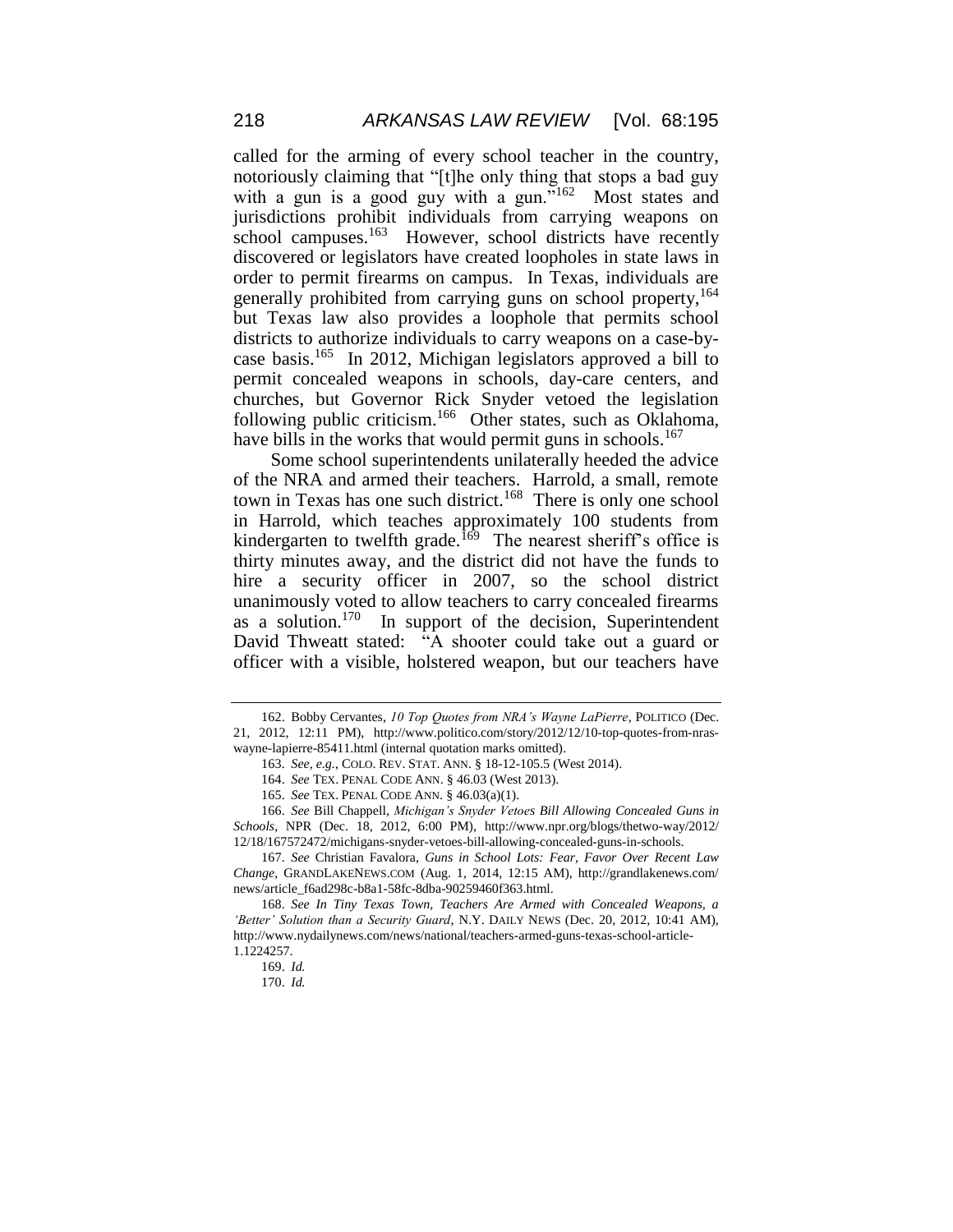master's degrees, are older and have had extensive training. And their guns are hidden. We can protect our children." $1<sup>71</sup>$ Now, each district employee who wants to carry a weapon must have a concealed-weapons permit, receive approval from the school board, and undergo crisis intervention and hostage training.<sup>172</sup> Other school districts in Texas have followed Harrold's example.<sup>173</sup>

As these examples demonstrate, the militarization of schools is rooted in fears of school shootings and crime. There is no question that preventing school shootings and protecting the safety of students should be a goal of any school department. However, creating an environment where armed law enforcement, or even armed teachers and staff, constantly surround children should be disconcerting.

## IV. MILITARIZATION AND THE SCHOOL-TO-PRISON PIPELINE

The school-to-prison pipeline represents a form of institutionalized racism. The ACLU describes it as the systematic criminalization of school children, perpetuated by policies "that push our nation's schoolchildren, especially our most at-risk children, out of classrooms and into the juvenile and criminal justice systems."<sup>174</sup> As a result, children of color are far more likely than white students to be suspended, expelled, or arrested in school and more likely to be subsequently referred to the criminal justice system. $175$ 

Teachers and law enforcement rely heavily on the criminal justice system following student misconduct, which forces students out of school and toward future incarceration. Additionally, disproportionate levels of punishment tend to face far less scrutiny from staff, lawmakers, and the public than other forms of punishment that cause negative educational outcomes.

<sup>171.</sup> *Id.*

<sup>172.</sup> *See id.*

<sup>173.</sup> *See* Ben Waldron, *Texas School District to Arm Teachers*, ABC NEWS (Mar. 27, 2013), http://abcnews.go.com/US/texas-school-district-arm-teachers/story?id=1882338 (noting a new policy at the Levelland Independent School District in West Texas).

<sup>174.</sup> *What Is the School-to-Prison Pipeline?*, AM. CIV. LIBERTIES UNION, http://www.aclu.org/racial-justice/what-school-prison-pipeline (last visited Jan. 18, 2015).

<sup>175.</sup> *See* Lia Epperson, Brown*'s Dream Deferred: Lessons on Democracy and Identity from* Cooper v. Aaron *to the "School-to-Prison Pipeline*,*"* 49 WAKE FOREST L. REV. 687, 687 (2014).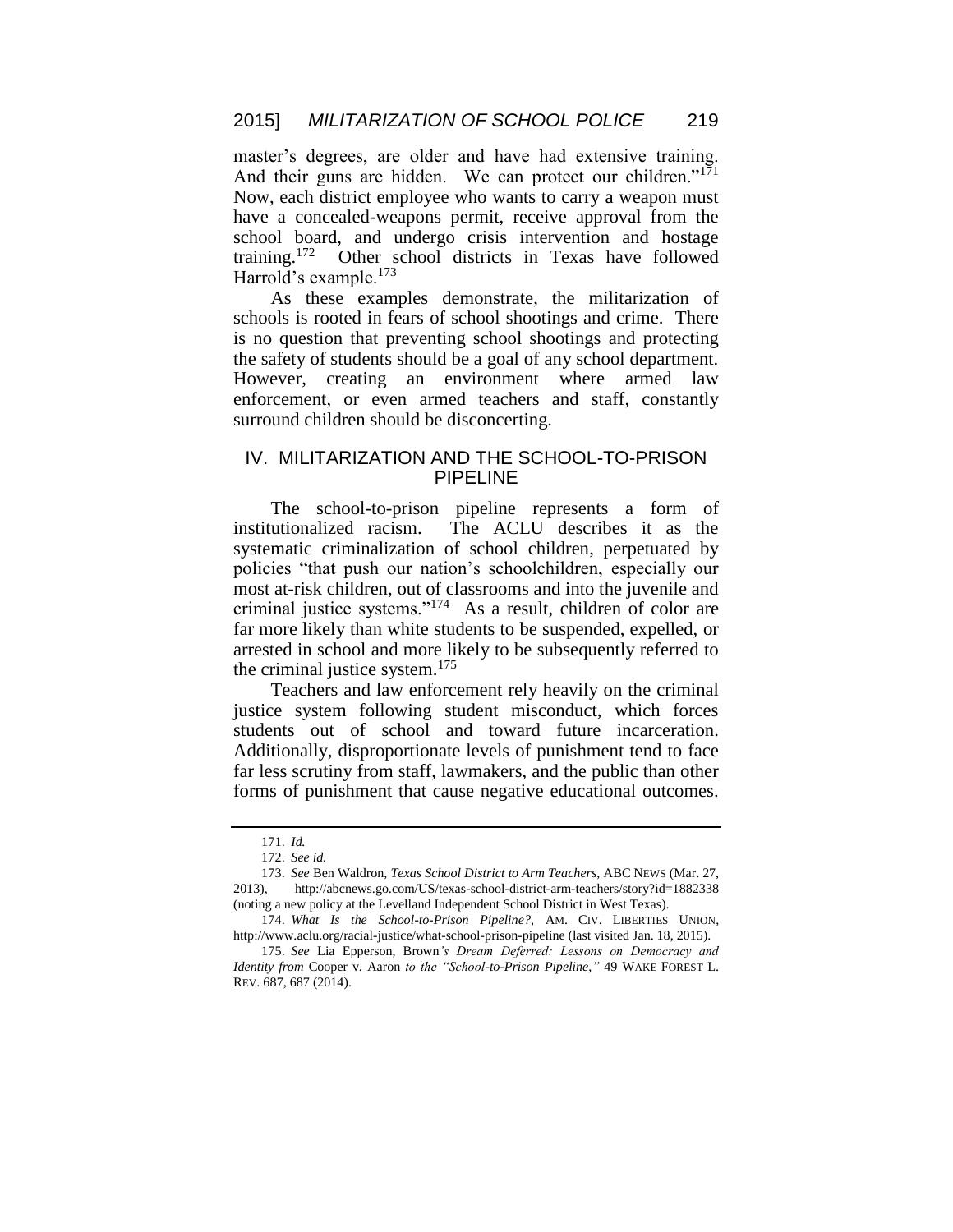For example, society frequently and vehemently denounces high dropout rates or low college attendance rates. But high rates of suspensions or expulsions of minority students are generally met with far less criticism, and educators and policymakers attempt to explain the necessity of such punitive sanctions.<sup>176</sup>

Like most racism experienced today in America, the school-to-prison pipeline is subtle and institutionalized. Legislators, teachers, and school administrators do not proclaim that they would rather incarcerate students of color than work to educate them, but this is exactly what is happening. The pipeline operates subtly by failing to address and remedy the "situational variables" that children of color face when they enter the school system. These variables include less qualified teachers, fewer educational resources, and feelings of detachment from school. The pipeline operates more overtly by imposing harsher disciplinary actions against black students and initiating criminal consequences for adolescent misbehavior.

In the 1980s, many schools adopted more punitive school discipline policies in an apparent effort to decrease student violence and misconduct. $177$  The increased police presence in schools represents one of the recent trends related to the schoolto-prison pipeline.<sup>178</sup> With this increased presence comes an increase in student involvement in the criminal justice system. Because students of color frequently enter the school system facing situational variables and a higher likelihood of experiencing school discipline, they may feel alienated and discouraged from engaging in and pursuing educational opportunities. These feelings will eventually lead them away from the classroom altogether.

While some of the underlying goals of the policies that perpetuate the school-to-prison pipeline are noble, such as increasing school safety, the results can be counterintuitive. Military-grade weapons and threats of force by law enforcement contribute to what are referred to as "poor conditions of learning." These conditions are characterized by unsafe learning environments, failures to identify culturally with teachers, a lack of support from staff and peers, and fewer academic challenges

<sup>176.</sup> *See* India Geronimo, *Systemic Failure: The School-to-Prison Pipeline and Discrimination Against Poor Minority Students*, 13 J.L. SOC'Y 281, 298 (2011).

<sup>177.</sup> *See id.* at 284.

<sup>178.</sup> *See* Epperson, *supra* note 175, at 698.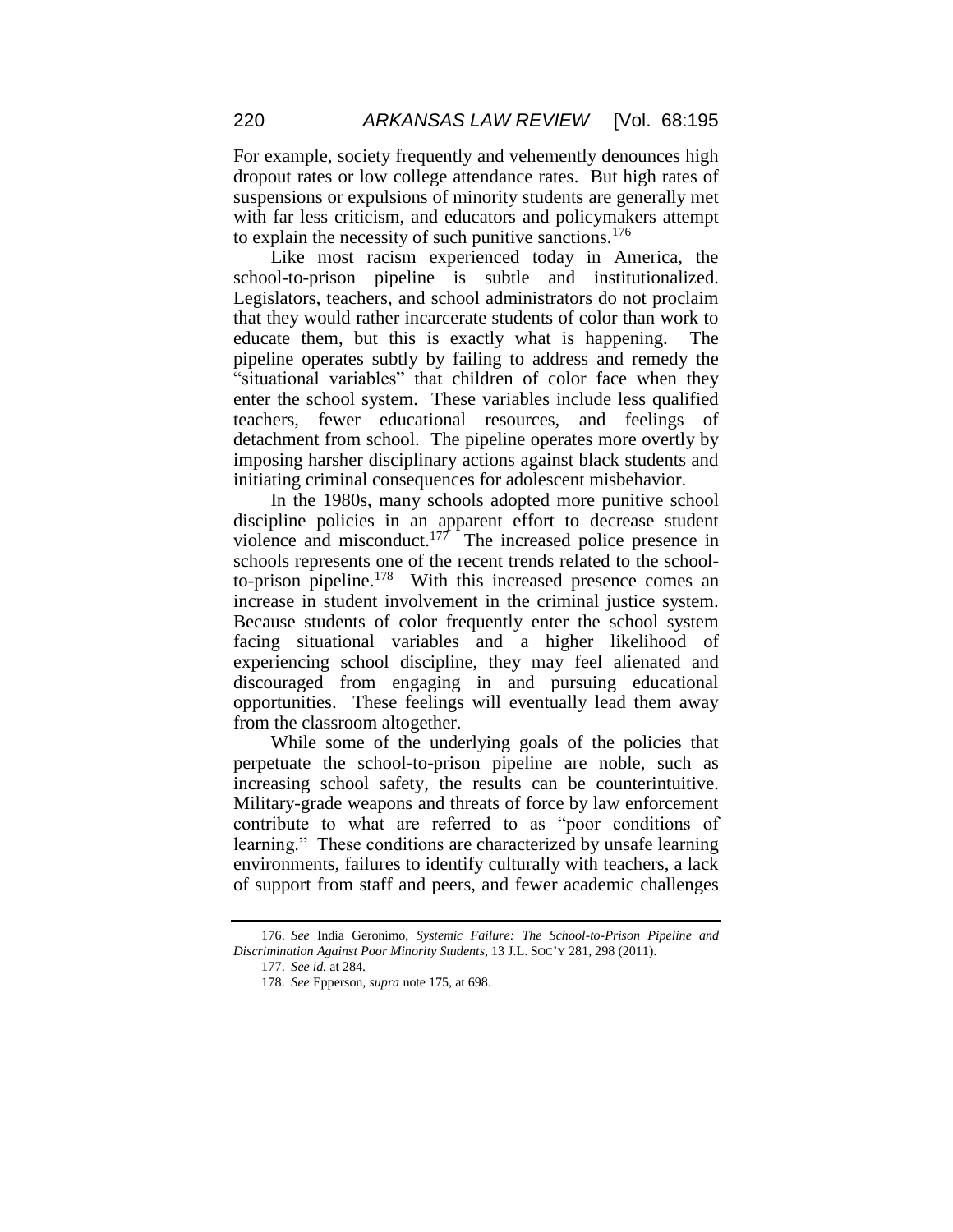for high-achieving students. Students react to these feelings by exhibiting higher levels of risk-taking behavior than students who do not experience poor learning conditions.<sup>179</sup> Research also indicates that more police officers and harsher penalties at school do not discourage students from engaging in misconduct; instead, they actually make students more likely to engage in future criminal behavior.<sup>180</sup> The school-to-prison pipeline is so devastating because once students are in the pipeline, their chances of future involvement in the criminal justice system increase dramatically.<sup>181</sup> Rather than discouraging criminal behavior, the pipeline reinforces it.

While the militarization of schools remains problematic in principle, the practice should prompt particular concern among communities of color because of the history of over-policing and over-criminalizing of minorities. As explained above, the school-to-prison pipeline operates by directing students out of school and toward the criminal justice system. As the War on Drugs progressed, "tough on crime" lawmakers passed laws that created harsher penalties for nearly all crimes.<sup>182</sup> Unsurprisingly, these policies found their way into the education system.<sup>183</sup> In short order, schools adopted policies that created harsh punishments for trivial offenses, all under the auspices of safety. However, research has shown that black students are disproportionately punished under zero-tolerance policies.<sup>184</sup> This suggests a connection between perceptions of black students by teachers and staff and enforcement of zero-tolerance policies.<sup>185</sup>

In her work, *Systemic Failure: The School-to-Prison Pipeline and Discrimination Against Poor Minority Students*,

185. *See id.* at 199.

<sup>179.</sup> *See* PETER LEONE & LOIS WEINBERG, CTR. FOR JUVENILE JUSTICE REFORM, ADDRESSING THE UNMET EDUCATIONAL NEEDS OF CHILDREN AND YOUTH IN THE JUVENILE JUSTICE AND CHILD WELFARE SYSTEMS 2 (2010), *available at* http://cjjr.georgetown.edu/pdfs/ed/edpaper.pdf.

<sup>180.</sup> *See* S. POVERTY LAW CTR., "ZERO TOLERANCE" AND THE SCHOOL TO PRISON PIPELINE 2 (n.d.), *available at* http://www.splcenter.org/sites/default/files/stpp\_overview  $_v2.pdf$ .

<sup>181.</sup> *See id.*

<sup>182.</sup> *See* Geronimo, *supra* note 176, at 291.

<sup>183.</sup> *See id.*

<sup>184.</sup> *See* Alicia Darensbourg et al., *Overrepresentation of African American Males in Exclusionary Discipline: The Role of School-Based Mental Health Professionals in Dismantling the School to Prison Pipeline*, 1 J. AFR. AM. MALES EDUC. 196, 198 (2010).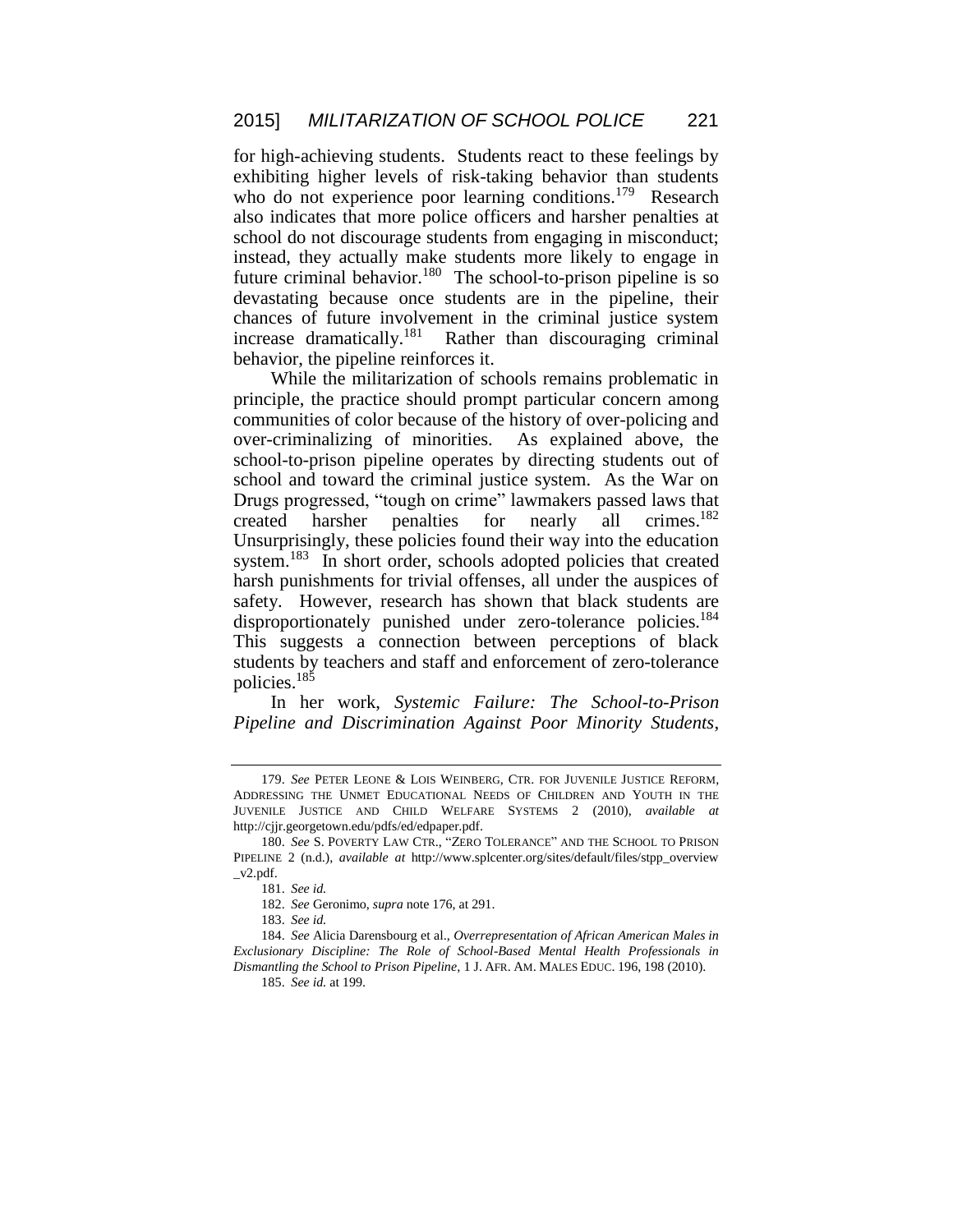India Geronimo explains why this may occur. Geronimo refers to the three levels of institutional entrenchment within the pipeline: (1) the inter-institutional; (2) the intra-institutional; and (3) the interpersonal.<sup>186</sup> At the interpersonal level, she explores how cultural perceptions of marginalized communities dictate their treatment by others.<sup>187</sup> According to Geronimo, the "underclass hypothesis" explains how cultural perceptions affect decision making in educational environments.<sup>188</sup> She defines "underclass" as "an identifiable group facing powerful barriers to upward mobility," and in the United States, this group tends to be heavily African American and Latino. 189 In essence, the underclass hypothesis postulates majorities react to protect their dominant position in response to fears over growing minority numbers.<sup>190</sup> By using methods of social control, such as harsher punishment for minorities who run afoul of the law, the majority attempts to preserve the established hierarchy and their position at the top.

In the United States, the perception of African Americans demonstrates Geronimo's hypothesis; in the context of school discipline, her hypothesis explains the perception of black students as different from other children because they are intimidating or menacing.<sup>191</sup> Geronimo analyzes how these perceptions and fears operate on a subconscious level and manifest themselves through increased punitive punishments against students of color.<sup>192</sup> As a result of these subconscious perceptions, stereotypes, and outright racism, students of color are more likely to experience the negative consequences of the pipeline than their white counterparts. Black and Latino students have higher rates of suspension and expulsion than white students.<sup>193</sup> According to data from the Department of Education, black students are suspended three times more often

<sup>186.</sup> *See* Geronimo, *supra* note 176, at 282.

<sup>187.</sup> *See id.* at 283.

<sup>188.</sup> *See id.* at 295.

<sup>189.</sup> *Id.* at 295-96 (quoting Lawrence Rosenthal, *Gang Loitering and Race*, 91 J. CRIM. L. & CRIMINOLOGY 99, 121 (2001)) (internal quotation marks omitted).

<sup>190.</sup> *See id.* at 296.

<sup>191.</sup> Geronimo, *supra* note 176, at 297.

<sup>192.</sup> *See id.*

<sup>193.</sup> *See* Tamar Lewin, *Black Students Punished More, Data Suggests*, N.Y. TIMES, Mar. 6, 2012, at A11.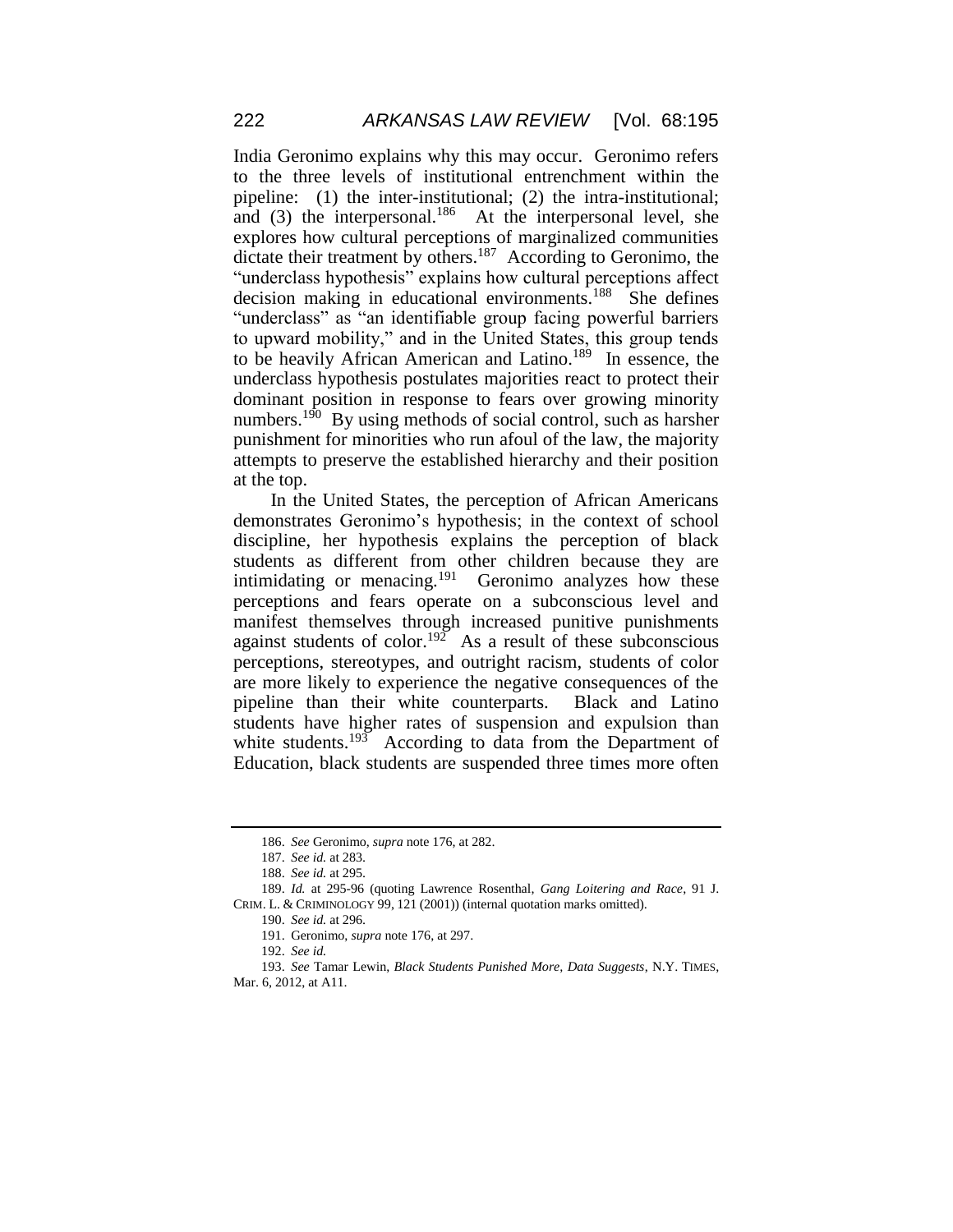than their white peers.<sup>194</sup> Furthermore, black students are far more likely than white students to face more severe punishment for the same offense.<sup>195</sup> Other research has demonstrated that black boys are disciplined more severely than white boys for less serious offenses.<sup>196</sup>

These outcomes should make us skeptical of introducing weapons into our schools. Pre-existing cultural perceptions and stereotypes about children of color will necessarily play a role in how law enforcement and armed staff use their weapons. Considering a hostile culture already exists between school police and minority students, arming the police with militarygrade weapons will likely exacerbate the problem.<sup>197</sup> It will also further normalize the criminalization of our youth and perpetuate the negative outcomes that we hope to avoid.<sup>198</sup>

We have seen the impact of institutionalized racism on disciplinary decisions against students of color. When suspension is used, it is used more often on black students. When expulsion is used, it is used more often on black students. When SROs make arrests, they arrest more black students. It is not unreasonable to deduce that when police make decisions on when to use military-grade weapons and equipment, or armed teachers make decision on when to use their firearms, that they may use them more often in circumstances involving students of color.

As history has shown, even the most benign of programs evolve over time. For example, when police were first introduced into schools, it was part of a community policing program intended to reach out to students. In practice, however, SROs now operate as traditional police officers placed in schools. Many lack specialized training, and they typically perform traditional law enforcement duties, such as using force against students. Notwithstanding the fact that the federal government continues to define SROs as law enforcement officers who serve to educate students and train them about

<sup>194.</sup> *See id.*

<sup>195.</sup> Damien M. Sojoyner, *Black Radicals Make for Bad Citizens: Undoing the Myth of the School to Prison Pipeline*, 4 BERKELEY REV. EDUC. 241, 243 (2013).

<sup>196.</sup> *See* Darensbourg et al., *supra* note 184, at 200.

<sup>197.</sup> *See* Letter from ACLU Texas et al. to Mark D. Harnitchek, Dir., Def. Logistics Agency (Sept. 15, 2014), *available at* http://www.naacpldf.org/files/case\_issue/LDF-Texas%20Appleseed-1033%20Letter.pdf.

<sup>198.</sup> *See id.*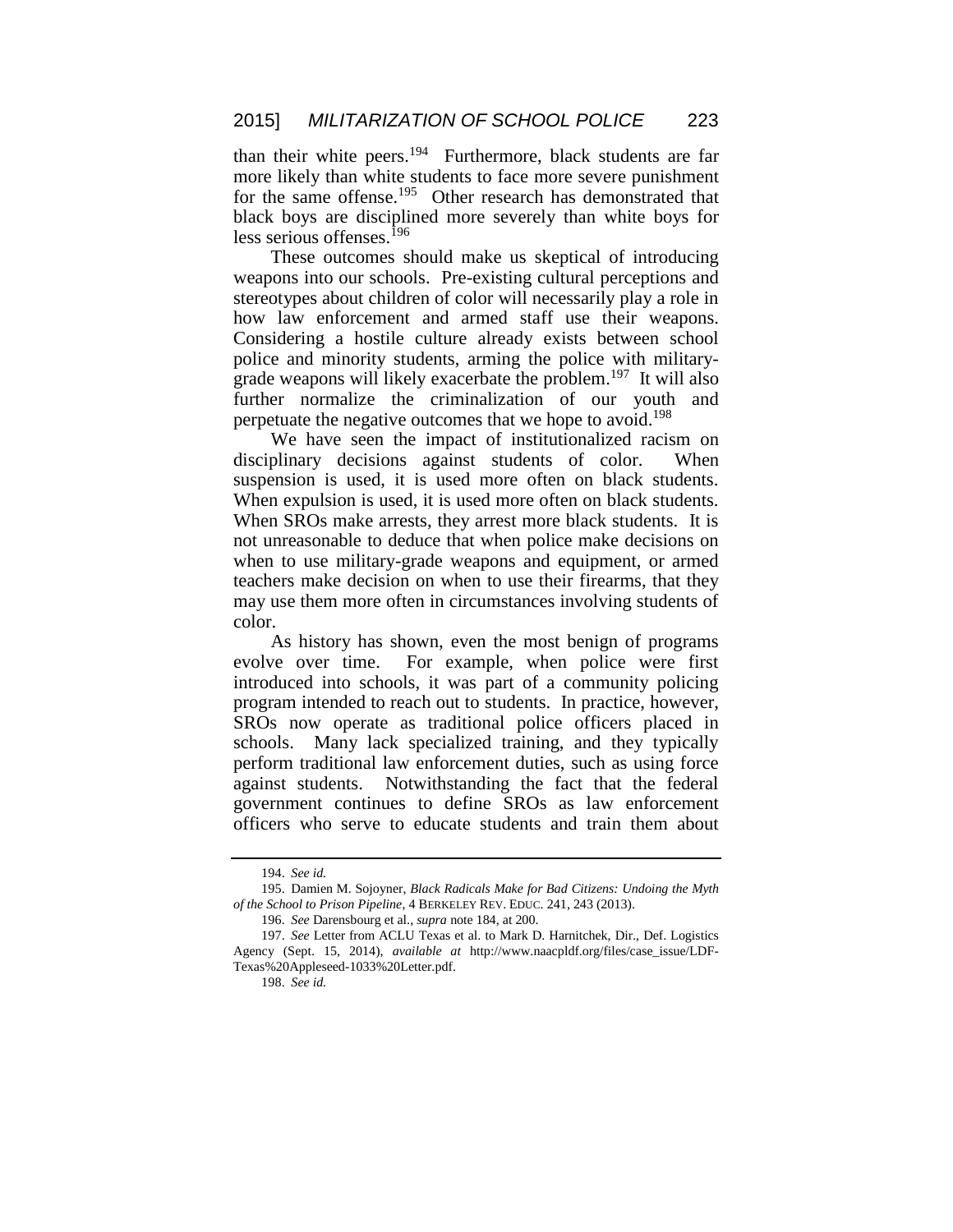illegal drugs and conflict resolution, many have forgotten their educational role. Instead, they focus on the disciplinary role of SROs.

Likewise, when military-grade weapons were introduced to local police departments, it was intended that they would be used by SWAT teams or other paramilitary units in response to rare hostage situations or terrorist attacks. But in practice, departments use these weapons in a plethora of circumstances, many of which do not require such heavy firepower. SWAT teams often use military-grade weapons to perform basic functions of law enforcement, such as serving warrants. The belief that military-grade weapons could be used more often than just in an active-shooter situation is not unreasonable.

We have already seen instances where SROs improperly utilized non-lethal weapons, such as pepper spray and tasers.<sup>199</sup> Geronimo's underclass theory provides an explanation for why students of color are at risk of becoming targets of the overuse of military-grade weapons. An established hierarchy exists between police and students, and in order to maintain this hierarchy, school police will use any method of control within their power to preserve it. Therefore, subconscious perceptions of fear will impact the use of force by police. Just as black students are more likely to experience the negative consequences of the school-to-prison pipeline, they too will suffer the negative consequences of the use of military-grade weapons. This in mind, it is not unreasonable to think that we may see the same trend occur in schools.

The militarization of schools can be perceived as a symbolic declaration of war against students. The mentality typically adopted by police officers when training and using military-grade weapons runs contrary to the spirit of the learning

<sup>199.</sup> *See, e.g.*, *SPLC Suit Over Police Use Of Pepper Spray Against Students in Birmingham, Ala., Gets Major Boost with Class Action Certification*, S. POVERTY L. CENTER (Sept. 5, 2012), http://www.splcenter.org/get-informed/news/splc-suit-over-policeuse-of-pepper-spray-against-students-in-birmingham-ala-gets- (discussing a lawsuit brought by the Southern Poverty Law Center against the Birmingham Police Department alleging improper use of pepper spray on high school students); *see also* John O'Brien, *Syracuse Settles Taser Lawsuit Filed by Two High School Students, Sets New Police Policy*, SYRACUSE.COM, http://www.syracuse.com/news/index.ssf/2014/12/syracuse\_ settles\_taser\_lawsuit\_filed\_by\_two\_city\_school\_students\_sets\_new\_police.html (last updated Dec. 4, 2014, 1:55 PM) (discussing the settlement of a lawsuit brought by two high school students after law enforcement used tasers on them at school).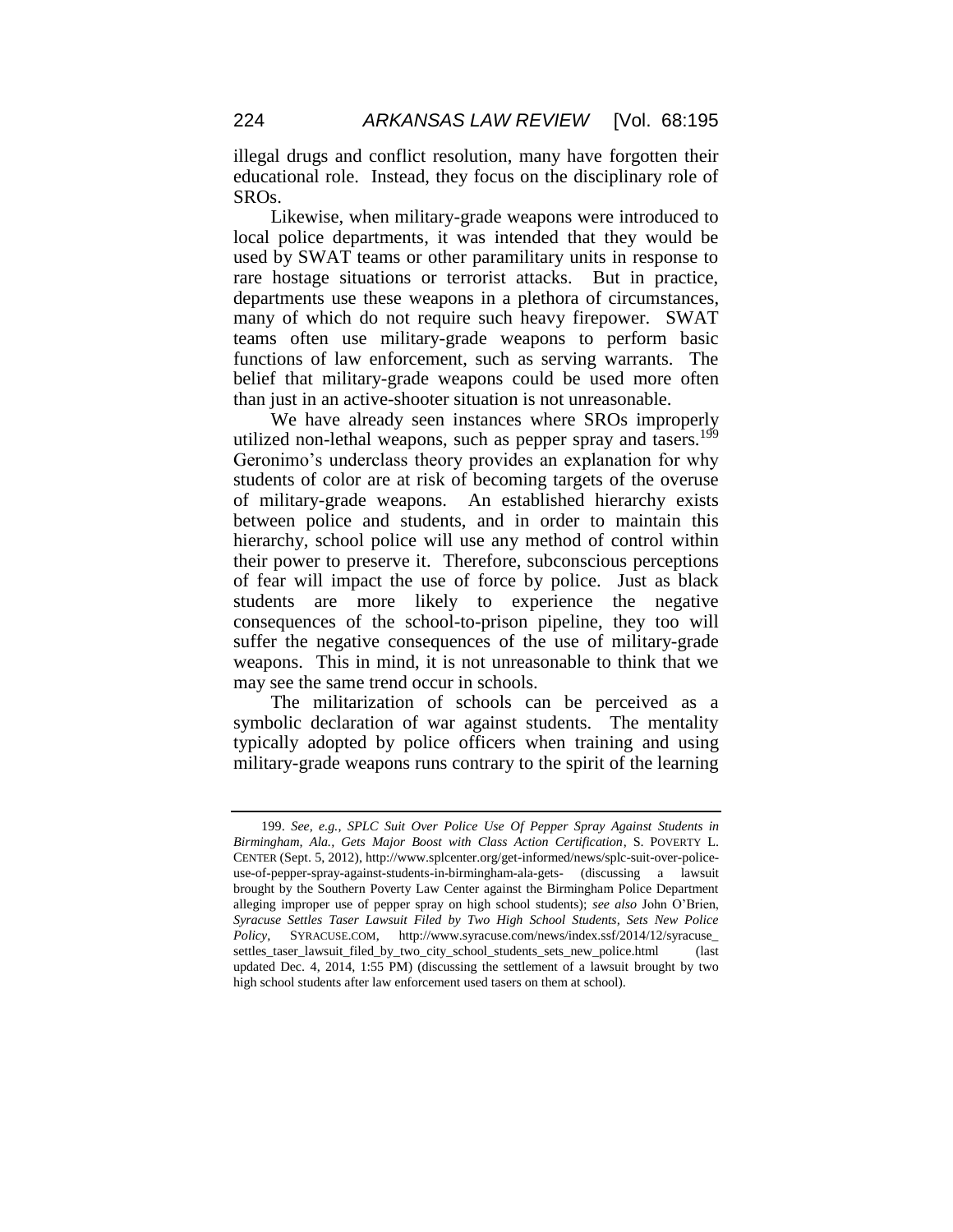environment. As discussed, commentators describe police officers on paramilitary units as possessing a "warlike" mentality that views outsiders as potential threats.<sup>200</sup> Students can perceive non-verbal and symbolic messages sent by the use of military-grade weapons and military-style tactics by police. Children must learn in an environment of safety and trust. If students perceive police as a threat, they cannot focus entirely on their educational achievement. Additionally, police might be unable to obtain the cooperation of students because the trust relationship has already been irreparably destroyed. Since students of color already disproportionately receive punitive consequences at school, why should we expect it to be any different when school police make decisions regarding when to use assault weapons on these children? America's education system has demonstrated that it cannot be trusted to educate or discipline all children in the same manner, regardless of their race or socioeconomic status. This being true, the system should not be granted the right to use military-grade weapons against our children.

## V. REFORM

Many have suggested solutions to undo or mitigate the damage created by the school-to-prison pipeline. Some of the most frequently touted solutions involve providing school staff and administration with additional training to deal with unruly student behavior.<sup>201</sup> Training teachers and staff in cultural sensitivity and on ways to use less punitive disciplinary techniques will likely reduce the frequency at which teachers turn to SROs for discipline.<sup>202</sup> Research reveals that a lack of cultural understanding causes teachers to refer students to administrative and criminal discipline proceedings more frequently. $203$  Many teachers feel as though they cannot understand their students, and students feel more alienated and excluded after receiving harsher punishment than their peers.<sup>204</sup> Some proponents of reform advocate for the creation of statewide or national standards regarding SROs and their use of

<sup>200.</sup> *See* Kraska & Cubellis, *supra* note 11, at 609.

<sup>201.</sup> Geronimo, *supra* note 176, at 299.

<sup>202.</sup> *See* Darensbourg et al., *supra* note 184, at 200.

<sup>203.</sup> *See id.* at 202.

<sup>204.</sup> *See id.*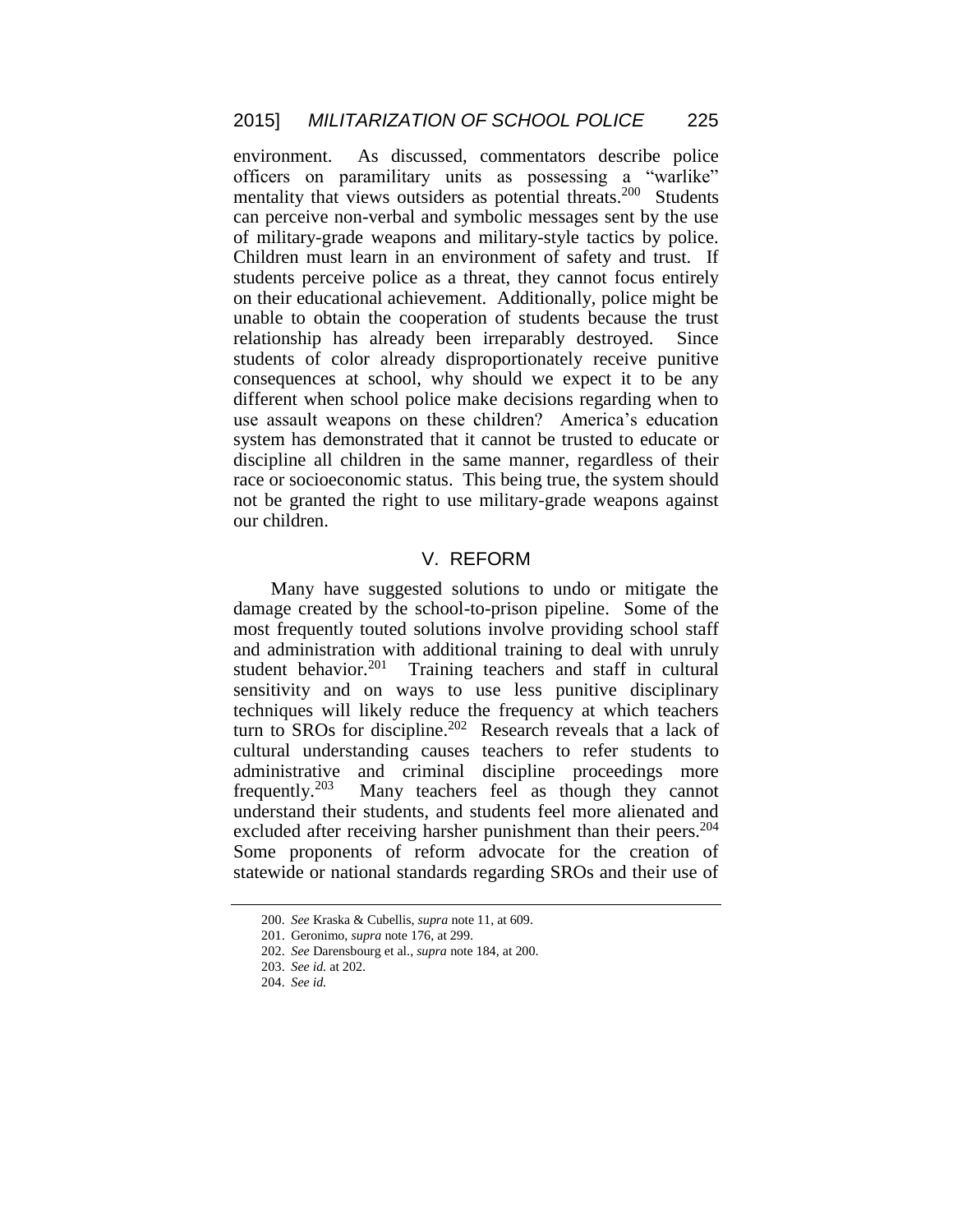force.<sup>205</sup> Instituting uniform standards provides consistency in nationwide law enforcement principles and allows lawmakers and scholars to easily collect data regarding the effectiveness of police in American public schools.

While commentators provide a number of thoughts and suggestions regarding the proper methods to demilitarize our education system, this article calls for one solution in particular—the adoption of a community policing organizational structure for school districts and local police departments. Because using military-grade weapons and tactics against the community renders community policing impossible, refocusing the organizational structure of police departments away from a military model and toward a community policing model will necessarily require the removal of military-grade weapons from schools.

Community policing, however defined, believes police and the community are equal partners in the journey for safe neighborhoods. The federal government's definition of community policing continues to place an undue focus on fear of crime<sup>206</sup> and therefore fails to adhere to the true purpose of the concept. Community policing is a department-wide strategy which emphasizes the necessity of the community in creating a safe environment.<sup>207</sup> It is "rooted in a theory of community consent" to police practices, "under which communities have a say in the definition of police practices."<sup>208</sup> When effective, the community is the party that exerts control over the police with respect to the accepted methods of policing in the community.<sup>209</sup>

<sup>205.</sup> *See* AM. CIVIL LIBERTIES UNION OF TEX., BILL BOOK 2011: 82ND LEGISLATIVE SESSION 3-4 (2011), *available at* http://www.aclutx.org/documents/aclu\_billbook2011\_ print.pdf (noting similar proposal made in Texas in 2011).

<sup>206.</sup> *See Community Policing*, BUREAU JUST. STAT., http://www.bjs.gov/ index.cfm?ty=tp&tid=81#terms\_def (last visited Jan. 18, 2015) ("A philosophy that promotes organizational strategies, which support the systematic use of partnerships and problem-solving techniques between the police and the community. These strategies proactively address the immediate conditions that give rise to public safety issues such as crime, social disorder, and fear of crime.").

<sup>207.</sup> *See* James Forman, Jr., *Community Policing and Youth as Assets*, 95 J. CRIM. L. & CRIMINOLOGY 1, 7-8 (2004).

<sup>208.</sup> *See* Reenah L. Kim, Note, *Legitimizing Community Consent to Local Policing: The Need for Democratically Negotiated Community Representation on Civilian Advisory Councils*, 36 HARV. C.R.-C.L. L. REV. 461, 476 (2001).

<sup>209.</sup> *See id.*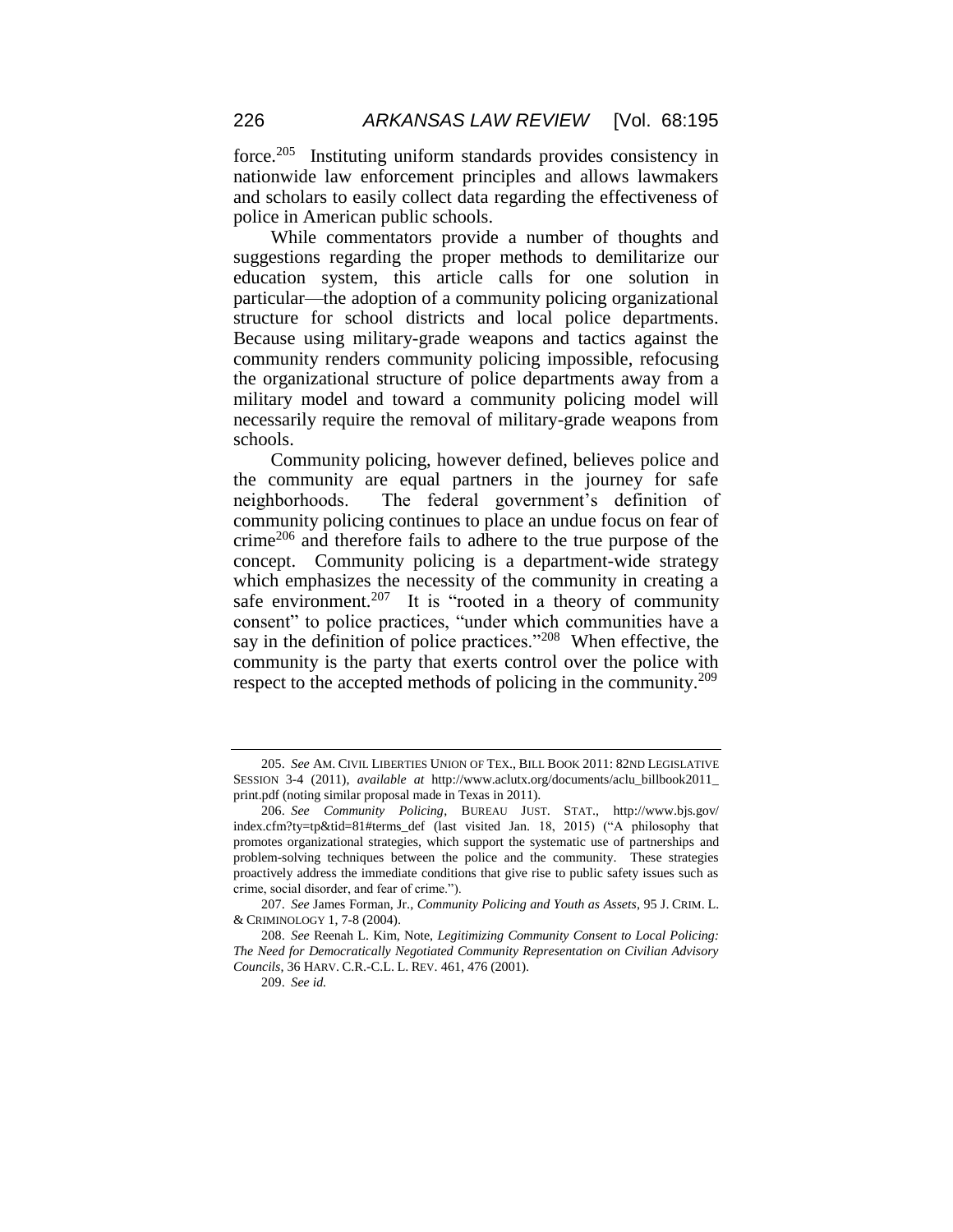Some, such as Professor James Forman, have written on community policing's failure to embrace one of its greatest assets—youth. $210$  Forman explains that while community policing in theory "rejects the discredited 'warrior' approach to policing, in which inner-city communities [are] viewed as implacably hostile to the policing enterprise," it has failed to abolish the "us versus them" mentality which leads police to see children as targets.<sup>211</sup> Community policing recognizes that all community members, including police, adults, and children, are partners in working toward a comfortable and safe environment. The adoption of community policing practices promises to cause a shift in the current approach to local law enforcement.

The Justice Policy Institute argues that the most effective alternative to SROs and police in schools is simply focusing efforts on educating students.<sup>212</sup> In a 2011 report, the organization noted that keeping students in school keeps them occupied during the day and increases graduation rates.<sup>213</sup> The report urged administrators to embrace institutional solutions proven to positively benefit student behavior, such as reducing class sizes, hiring more counselors and school psychologists, and investing in school-wide conflict resolution and behavioral management programs.<sup>214</sup>

While changing the existing structure is the means many academics and members of the public view as the most effective method of reform, some scholars disagree. In his work, *Black Radicals Make for Bad Citizens: Undoing the Myth of the School to Prison Pipeline*, Professor Damien Sojoyner contends that seeking to undo the damage caused by the school-to-prison pipeline through policy changes is counterintuitive and ineffective.<sup>215</sup> He argues that the discussion has recently shifted away from one which acknowledges the historical underpinnings that enable the school-to-prison pipeline.<sup>216</sup> Sojoyner asserts that this shift legitimizes the idea that it can be

<sup>210.</sup> Forman, *supra* note 207, at 2.

<sup>211.</sup> *Id.*

<sup>212.</sup> *See* JUSTICE POLICY INST., EDUCATION UNDER ARREST: THE CASE AGAINST POLICE IN SCHOOLS 24 (2011), *available at* http://www.justicepolicy.org/uploads/ justicepolicy/documents/educationunderarrest\_fullreport.pdf.

<sup>213.</sup> *See id.* at 24-25, 30.

<sup>214.</sup> *See id.* at 25-27.

<sup>215.</sup> *See* Sojoyner, *supra* note 195, at 244-45.

<sup>216.</sup> *See id.* at 244.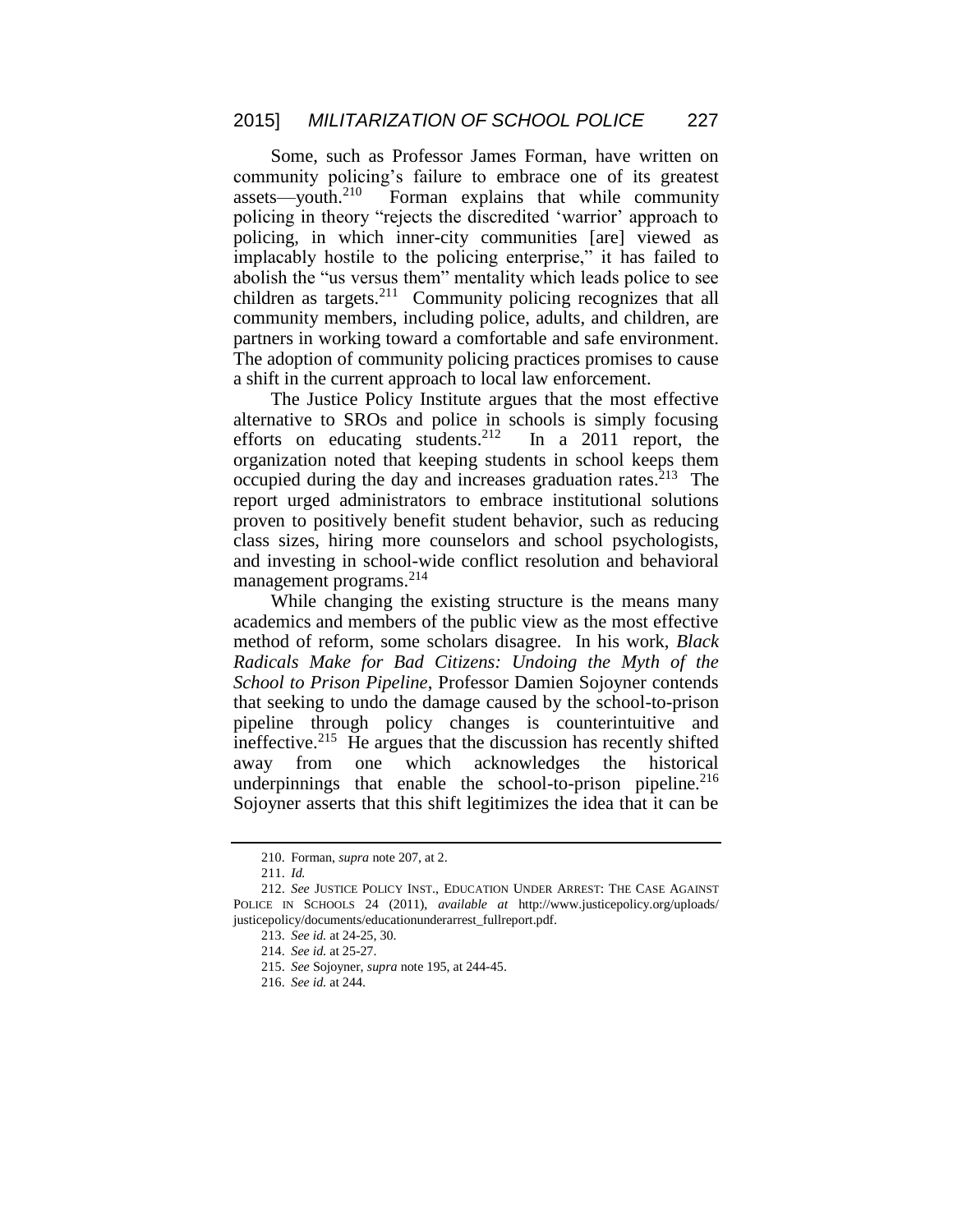necessary to discipline students for in-school behavior.<sup>217</sup> Rejecting this belief, he maintains that policy changes "fail[] to challenge the ethos of anti-Blackness as foundational to the formation and enactment of school discipline."<sup>218</sup> He argues:

The current structure of discipline, curriculum, and policy formation within public education is based upon an anti-Black praxis of repression of Black struggles for liberation. In order to cast asunder the enclosure of Black education and the problem[] of policy-based models that function to mis-educate, marginalize, and exploit Black communities, solutions must be derived from the demands of the Black people within communities, not policy makers, philanthropic foundations, or manufactured leaders.<sup>219</sup>

While he declines to provide a list of proposed solutions, Professor Sojoyner advocates for reform by urging parties to place a greater focus on the intent and purpose of the pipeline. His means of achieving this goal include removing all forms of policing from black schools and neighborhoods, ending standardized testing, and giving black communities economic and pedagogical control over educational resources.<sup>220</sup>

#### VI. CONCLUSION

The long road to militarized schools cannot easily be undone. Our country was founded on the principle that its citizens are to be free from unnecessary military involvement in everyday activities, but the modern fear of crime or terrorism has diluted the importance of this ideal. As local police became more focused on fighting crime and other ideological wars, schools adopted a similar position and began focusing on punishing children rather than educating them. Fighting crime, creating a safe learning environment, and educating students are not mutually exclusive. Schools and communities can work together so that the three can coexist. Mandating police intervention and increasing the presence of firearms is not the only way to achieve these goals. The school-to-prison pipeline should be a concern to everyone, not just African Americans, and as a nation, we should strive to educate all of our children so

<sup>217.</sup> *See id.* at 245.

<sup>218.</sup> *Id.*

<sup>219.</sup> *Id.* at 261.

<sup>220.</sup> *See* Sojoyner, *supra* note 195, at 261.